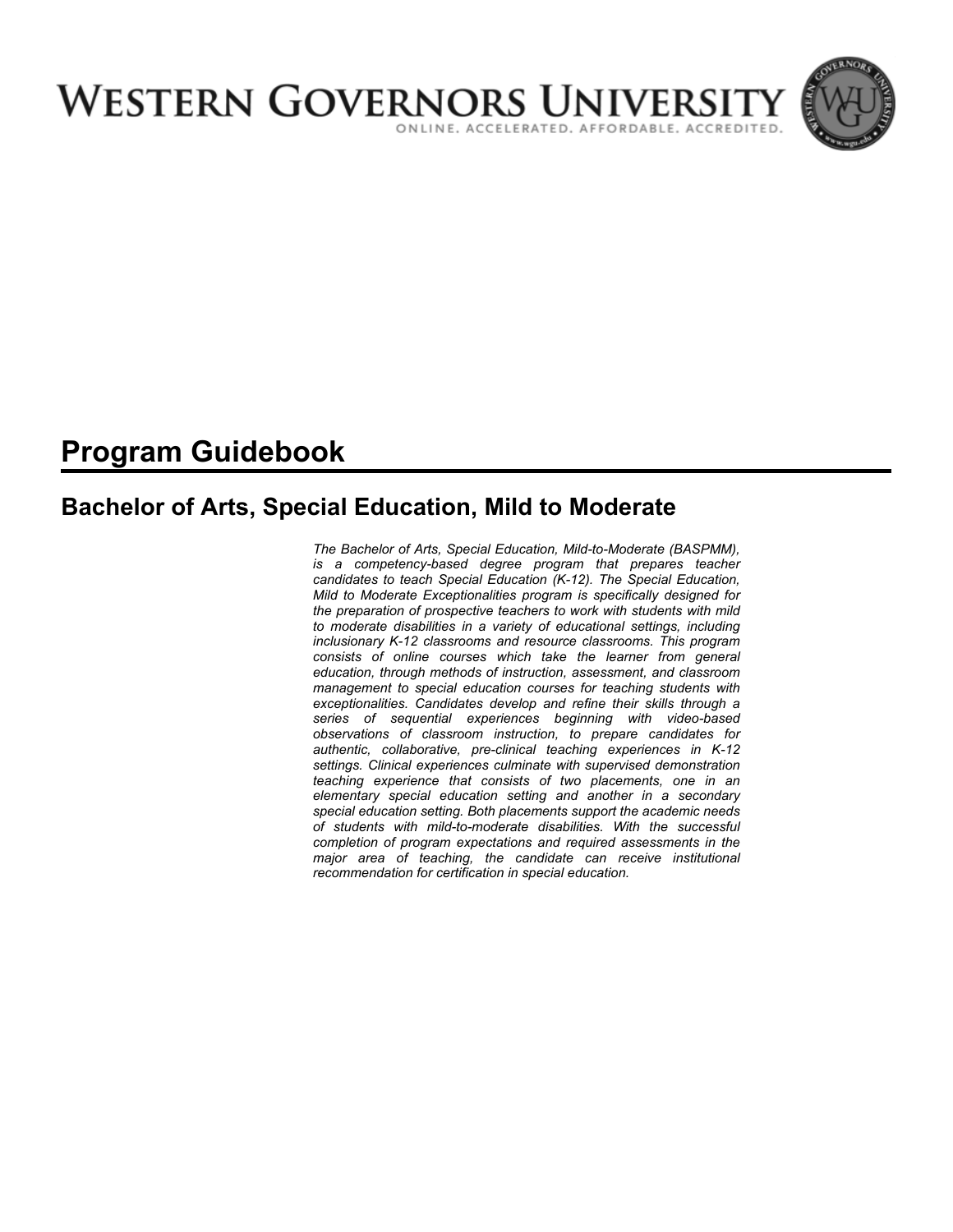# **Understanding the Competency-Based Approach**

Practically speaking, how do competency-based programs like those offered at Western Governors University (WGU) work? Unlike traditional universities, WGU does not award degrees based on completion of a certain number of credit hours or a certain set of required courses. Instead, you will earn your degree by demonstrating your skills, knowledge, and understanding of important concepts.

Progress through a degree program is governed not by the amount of time you spend in class but by your ability to demonstrate mastery of competencies as you complete required courses. Of course, you will need to engage in learning experiences as you review competencies or develop knowledge and skills in areas in which you may be weak. To help you acquire the knowledge and skills you need to complete your courses and program, WGU provides a rich array of learning resources. Your program mentor will work closely with you to help you understand the competencies required for your program and to help you create a schedule for completing your courses. You will also work closely with course instructors as you engage in each of your courses. As subject matter experts, course instructors will guide you through the content you must master to pass the course assessments.

The benefit of this competency-based system is that enables students who are knowledgeable about a particular subject to make accelerated progress toward completing a degree, even if they lack college experience. You may have gained skills and knowledge of a subject while on the job, accumulated wisdom through years of life experience, or already taken a course on a particular subject. WGU will award your degree based on the skills and knowledge that you possess and can demonstrate—not the number of credits hours on your transcript.

# **Accreditation**

Western Governors University is the only university in the history of American higher education to have earned accreditation from four regional accrediting commissions. WGU's accreditation was awarded by (1) the Northwest Commission on Colleges and Universities, (2) the Higher Learning Commission of the North Central Association of Colleges and Schools, (3) the Accrediting Commission for Community and Junior Colleges of the Western Association of Schools and Colleges, and (4) the Accrediting Commission for Senior Colleges and Universities of the Western Association of Schools and Colleges. The university's accreditation status is now managed by the Northwest Commission on Colleges and Universities (NWCCU), which reaffirmed WGU's accreditation in February 2020. The WGU Teachers College is accredited at the initial-licensure level by the Council for the Accreditation of Educator Preparation (CAEP) and by the Association of Advancing Quality in Educator Preparation (AAQEP) . The nursing programs are accredited by the Commission on Collegiate Nursing Education (CCNE). The Health Information Management program is accredited by the Commission on Accreditation for Health Informatics and Information Management Education (CAHIIM). The College of Business programs are accredited by the Accreditation Council for Business Schools and Programs (ACBSP).

# **The Degree Plan**

The focus of your program is your personalized Degree Plan. The Degree Plan is a detailed blueprint of the courses you will need to complete in order to earn your degree. The Degree Plan also lays out the accompanying learning resources and assessments that compose your program. The list of courses in the Degree Plan is often referred to as the standard path. The amount of time it takes to complete your program depends on both the amount of new information you need to learn and the amount of time you plan to devote each week to study.

Students vary widely in the specific skills and information they need to learn. For example, some students may be highly knowledgeable in a particular subject matter and would not need to engage in new learning opportunities. Other students may find that portions of the program require them to learn new information and that they need to take an online class or participate in a study module to acquire the knowledge and skills needed to fulfill program competencies in that area. Some individuals may be able to devote as little as 15–20 hours per week to the program, while others may need to devote more time. For this reason,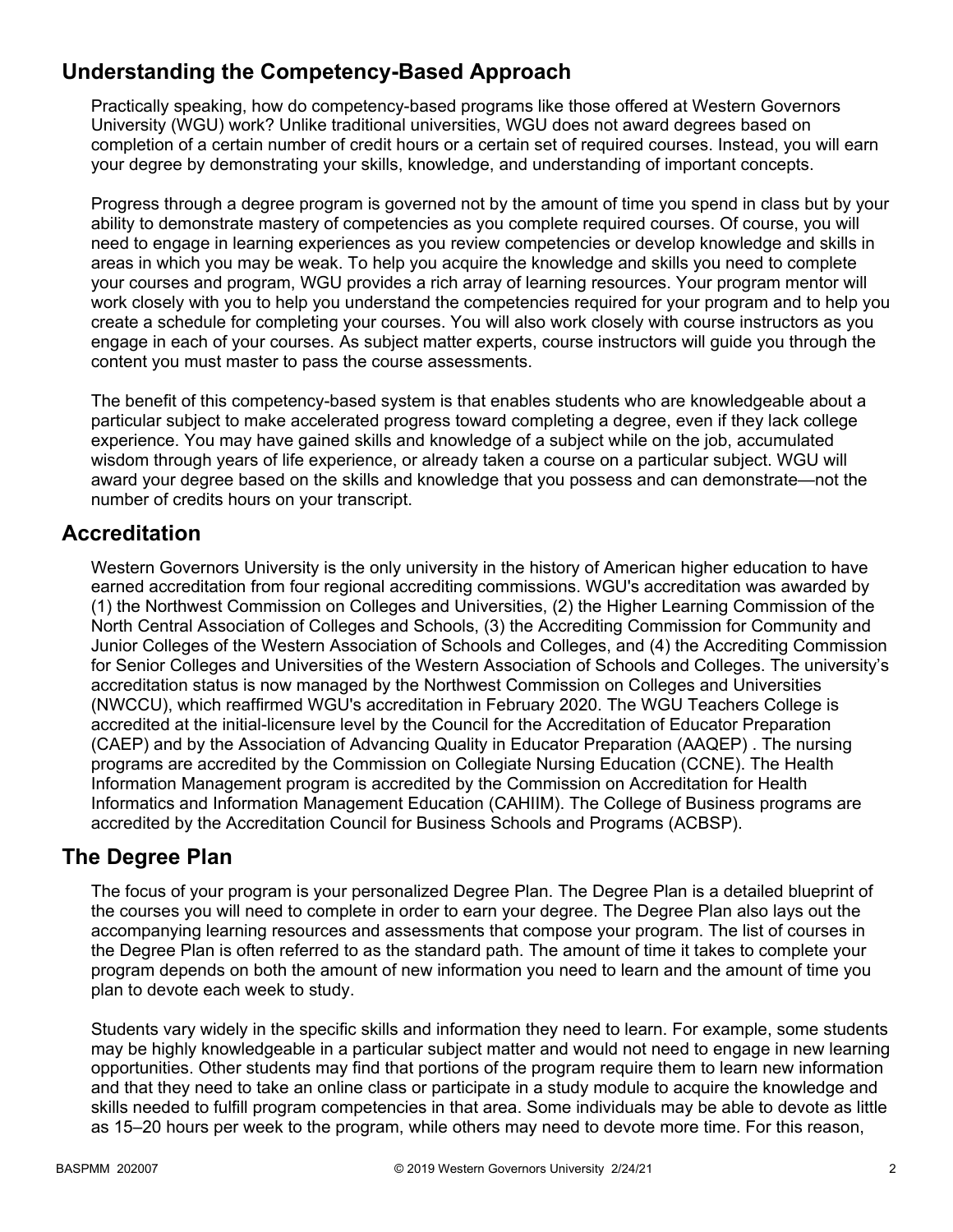pre-assessments are there to help your program mentor form a profile of your prior knowledge and create a personalized Degree Plan.

## **How You Will Interact with Faculty**

At WGU, faculty serve in specialized roles, and they will work with you individually to provide the guidance, instruction, and support you will need to succeed and graduate. As a student, it is important for you to take advantage of this support. It is key to your progress and ultimate success.

Upon your enrollment, you will be assigned a program mentor—an expert in your field of study who will provide you with regular program-level guidance and support from the day you start until the day you graduate. Your program mentor will set up regular telephone appointments (weekly at first) with you, which you will be expected to keep. The mentor will review program competencies with you and work with you to develop a plan and schedule for your coursework. Your program mentor will serve as your main point of contact throughout your program—helping you set weekly study goals, recommending specific learning materials, telling you what to expect in courses, and keeping you motivated. In addition to regular calls, your program mentor is available to help you resolve questions and concerns as they arise.

For many of the courses at WGU, you will be required to complete performance assessments. These include reports, papers, presentations, and projects that let you demonstrate your mastery of the required competencies. A separate group of faculty members, called evaluators, will review your work to determine whether it meets requirements. Evaluators are also subject matter experts in their field of evaluation. If your assessment needs further work before it "passes," these evaluators, who review your work anonymously, will provide you with instructional feedback to help you meet evaluation standards and allow you to advance.

## **Connecting with Other Mentors and Fellow Students**

As you proceed through your Degree Plan, you will have direct contact with multiple faculty members. These communications can take a variety of forms, including participation in one-on-one discussions, chats in the learning communities, and live cohort and webinar opportunities. As a WGU student, you will have access to your own personal MyWGU Student Portal, which will provide a gateway to your courses of study, learning resources, and learning communities where you will interact with faculty and other students.

The learning resources in each course are specifically designed to support you as you develop competencies in preparation for your assessments. These learning resources may include reading materials, videos, tutorials, cohort opportunities, community discussions, and live discussions that are guided by course instructors who are experts in their field. You will access your program community during your orientation course to network with peers who are enrolled in your program and to receive continued support through professional enrichment and program-specific chats, blogs, and discussions. WGU also provides Student Services associates to help you and your program mentor solve any special problems that may arise.

# **Orientation**

The WGU orientation course focuses on acquainting you with WGU's competency-based model, distance education, technology, and other resources and tools available for students. You will also utilize WGU program and course communities, participate in activities, and get to know other students at WGU. The orientation course must be completed before you can start your first term at WGU.

# **Transferability of Prior College Coursework**

Because WGU is a competency-based institution, it does not award degrees based on credits but rather on demonstration of competency. WGU undergraduate programs may accept transfer credits or apply a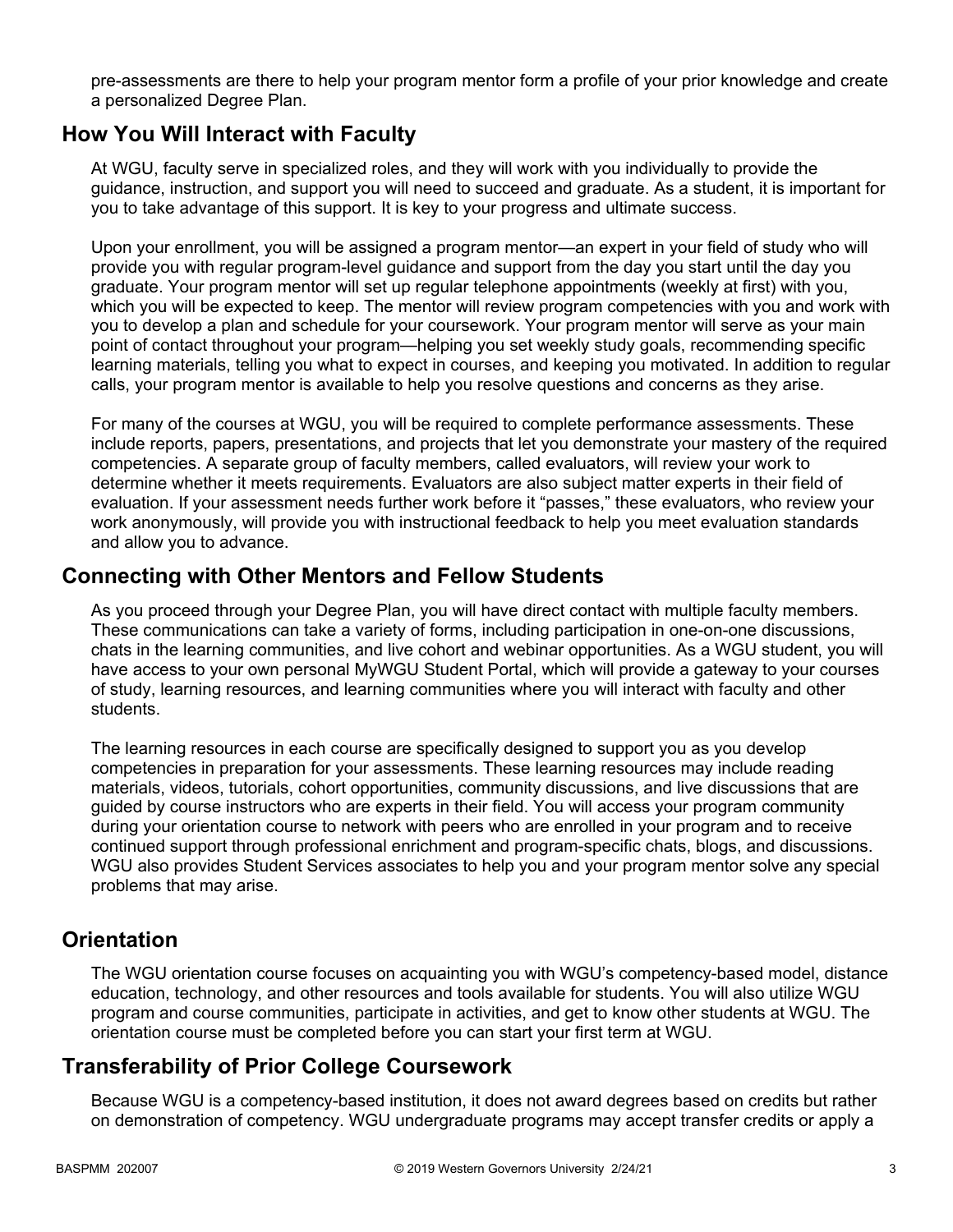'Requirement Satisfied' (RS) in some cases. Refer to your specific program transfer guidelines to determine what can be satisfied by previously earned college credits. In most cases, WGU does not accept college transfer credits at the graduate (master's) level. Students entering graduate programs must have their undergraduate degree transcripts verified before being admitted to WGU. In addition to a program's standard course path, there may be additional state-specific requirements.

## [Click here for the Student Handbook](http://cm.wgu.edu/)

WGU does not waive any requirements based on a student's professional experience and does not perform a "résumé review" or "portfolio review" that will automatically waive any degree requirements. Degree requirements and transferability rules are subject to change in order to keep the degree content relevant and current.

Remember, WGU's competency-based approach lets you take advantage of your knowledge and skills, regardless of how you obtained them. Even when you do not directly receive credit, the knowledge you possess may help you accelerate the time it takes to complete your degree program.

## **Continuous Enrollment, On Time Progress, and Satisfactory Academic Progress**

WGU is a "continuous enrollment" institution, which means you will be automatically enrolled in each of your new terms while you are at WGU. Each term is six months long. Longer terms and continuous enrollment allow you to focus on your studies without the hassle of unnatural breaks between terms that you would experience at a more traditional university. At the end of every six-month term, you and your program mentor will review the progress you have made and revise your Degree Plan for your next sixmonth term.

WGU requires that students make measurable progress toward the completion of their degree programs every term. We call this "On-Time Progress," denoting that you are on track and making progress toward on-time graduation. As full-time students, graduate students must enroll in at least 8 competency units each term, and undergraduate students must enroll in at least 12 competency units each term. Completing at least these minimum enrollments is essential to On-Time Progress and serves as a baseline from which you may accelerate your program. We measure your progress based on the courses you are able to pass, not on your accumulation of credit hours or course grades. Every time you pass a course, you are demonstrating that you have mastered skills and knowledge in your degree program. For comparison to traditional grading systems, passing a course means you have demonstrated competency equivalent to a "B" grade or better.

WGU assigns competency units to each course in order to track your progress through the program. A competency unit is equivalent to one semester credit of learning. Some courses may be assigned 3 competency units while others may be as large as 12 competency units.

Satisfactory Academic Progress (SAP) is particularly important to students on financial aid because you must achieve SAP in order to maintain eligibility for financial aid. We will measure your SAP quantitatively by reviewing the number of competency units you have completed each term. In order to remain in good academic standing, you must complete at least 66.67% of the units you attempt over the length of your program—including any courses you add to your term to accelerate your progress. Additionally, during your first term at WGU you must pass at least 3 competency units in order to remain eligible for financial aid. We know that SAP is complex, so please contact a financial aid counselor should you have additional questions. \*Please note: The Endorsement Preparation Program in Educational Leadership is not eligible for federal financial aid.

## **Courses**

Your Degree Plan includes courses needed to complete your program. To obtain your degree, you will be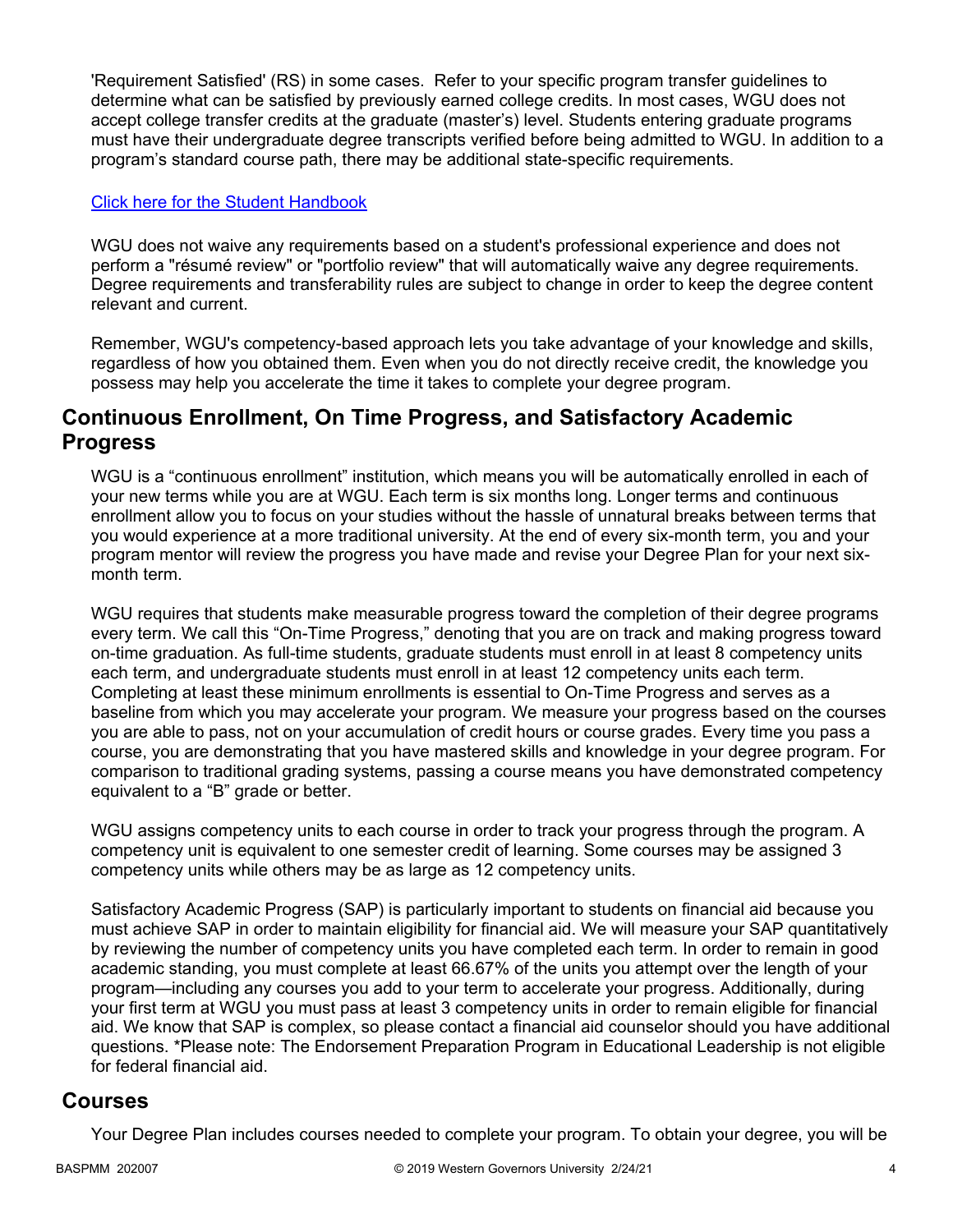required to demonstrate your skills and knowledge by completing the assessment(s) for each course. In general there are two types of assessments: performance assessments and objective assessments. Performance assessments contain, in most cases, multiple scored tasks such as projects, essays, and research papers. Objective assessments include multiple-choice items, multiple-selection items, matching, short answer, drag-and-drop, and point-and-click item types, as well as case study and videobased items. Certifications verified through third parties may also be included in your program. More detailed information about each assessment is provided in each course of study.

# **External Content & Basic Skills Exams**

Western Governors University requires that candidates pass the state-mandated content exam that aligns with their WGU program in addition to a basic skills exam (initial licensure programs only). Specific information regarding required content and basic skills exams required for each program and state can be found in the WGU Student Handbook. In many cases, it is the candidates' responsibility to register and pay for the required exams and submit their official passing score reports to WGU.

# **State Licensure Requirements**

Many states have specific licensure requirements that are not part of WGU programs that you will have to fulfill in addition to the degree requirements of your program. These state licensure requirements might include, but are not limited to: subject-specific licensure exams, state-specific teacher performance assessments, course work related to state history, basic skills exams, and background clearances. The WGU Student Handbook outlines the credentialing requirements of each state. Teacher candidates should consult the applicable section to become familiar with their state's expectations regarding licensure.

# **Learning Resources**

WGU works with many different educational partners, including enterprises, publishers, training companies, and higher educational institutions, to provide high-quality and effective learning resources that match the competencies you are developing. These vary in type, and may be combined to create the best learning experience for your course. A learning resource can be an e-textbook, online module, study guide, simulation, virtual lab, tutorial, or a combination of these. The cost of most learning resources are included in your tuition and Learning Resource Fee. They can be accessed or enrolled for through your courses. Some degree-specific resources are not covered by your tuition, and you will need to cover those costs separately. WGU also provides a robust library to help you obtain additional learning resources, as needed.

## Mobile Compatibility:

The following article provides additional details about the current state of mobile compatibility for learning resources at WGU. It includes a list that can be referenced to determine the mobile friendliness of all core course materials used in a program.

[Student Handbook article: Can I use my mobile device for learning resources?](https://cm.wgu.edu/t5/Frequently-Asked-Questions/Can-I-use-my-mobile-device-for-learning-resources/ta-p/396)

# **Standard Path**

As previously mentioned, competency units (CUs) have been assigned to each course in order to measure your academic progress. If you are an undergraduate student, you will be expected to enroll in a minimum of 12 competency units each term. Graduate students are expected to enroll in a minimum of 8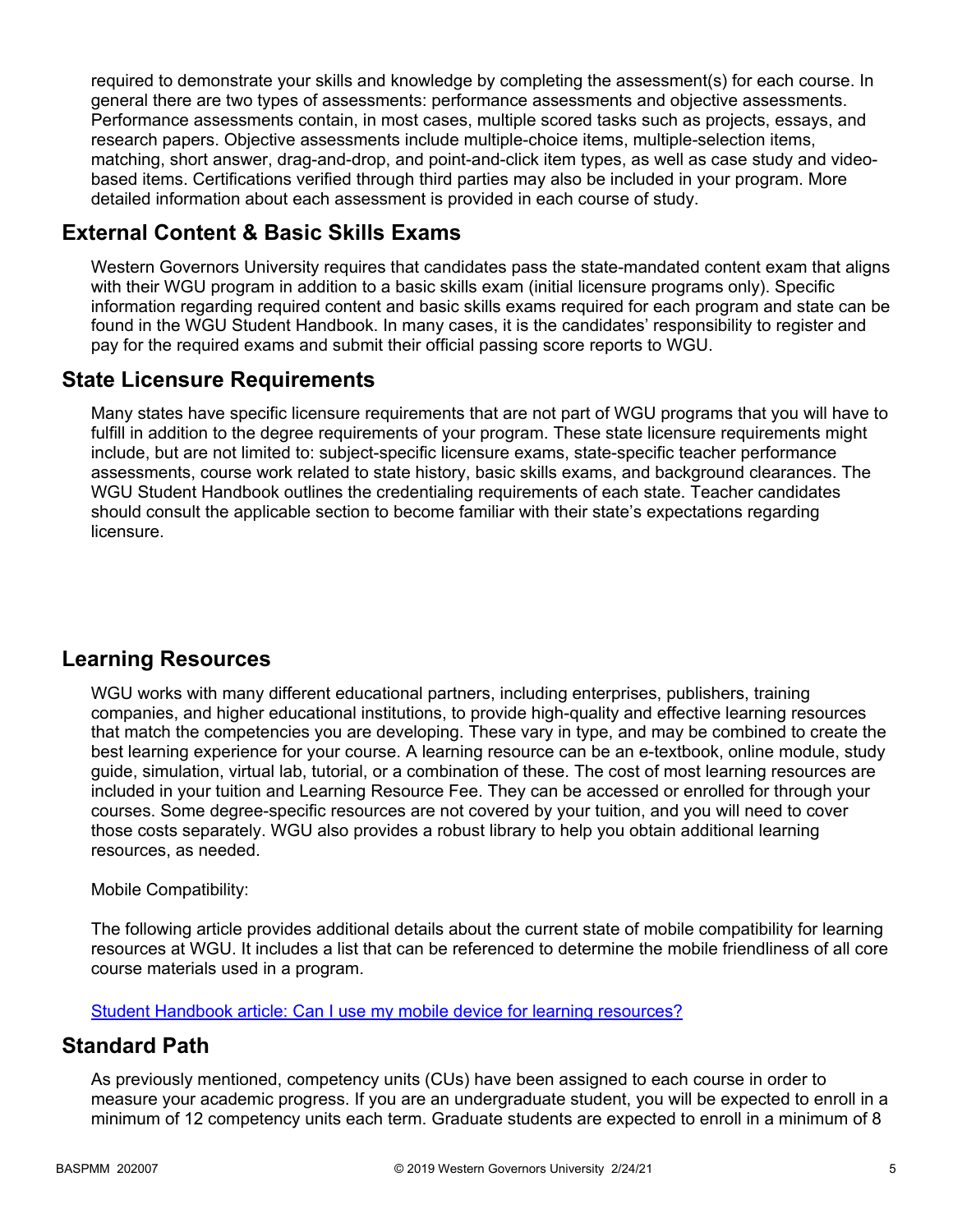competency units each term. A standard plan for a student for this program who entered WGU without any transfer units would look similar to the one on the following page. Your personal progress can be faster, but your pace will be determined by the extent of your transfer units, your time commitment, and your determination to proceed at a faster rate.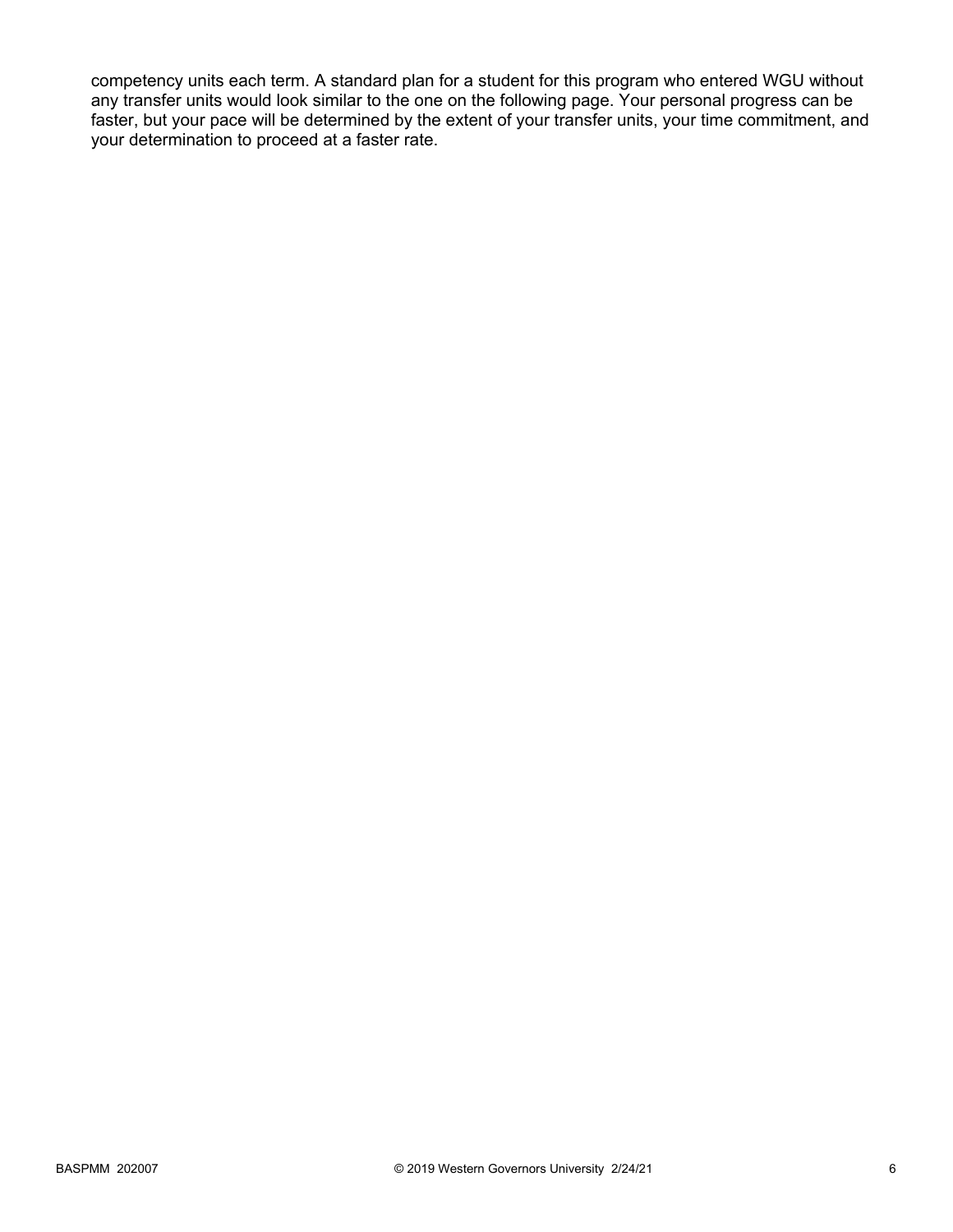# **Standard Path** *for* **Bachelor of Arts, Special Education, Mild to Moderate**

| <b>Course Description</b>                                                                               | <b>CUs</b> |
|---------------------------------------------------------------------------------------------------------|------------|
| <b>Educational Foundations</b>                                                                          | 2          |
| <b>English Composition I</b>                                                                            | 3          |
| Introduction to Humanities                                                                              | 3          |
| Mathematics for Elementary Educators I                                                                  | 3          |
| <b>Survey of United States History</b>                                                                  | 3          |
| Educational Psychology and Development of Children and Adolescents                                      | 4          |
| <b>English Composition II</b>                                                                           | 3          |
| Introduction to Communication                                                                           | 3          |
| Mathematics for Elementary Educators II                                                                 | 3          |
| The School as a Community of Care                                                                       | 3          |
| Survey of World History                                                                                 | 3          |
| <b>Fundamentals of Diverse Learners</b>                                                                 | 4          |
| <b>Integrated Physical Sciences</b>                                                                     | 3          |
| Mathematics for Elementary Educators III                                                                | 3          |
| Professional, Ethical, and Legal Practices for Special Education                                        | 3          |
| <b>Natural Science Lab</b>                                                                              | 2          |
| <b>Managing Engaging Learning Environments</b>                                                          | 3          |
| Introduction to Biology                                                                                 | 3          |
| Introduction to Curriculum, Instruction, and Assessment                                                 | 3          |
| <b>Elementary Mathematics Methods</b>                                                                   | 3          |
| Behavioral Support Strategies for K-12 Learners with Mild to Moderate Exceptionalities                  | 4          |
| Assessing Impact on Student Learning                                                                    | 3          |
| Language Arts Instruction and Intervention                                                              | 3          |
| <b>Elementary Reading Methods and Interventions</b>                                                     | 3          |
| Assessment in Special Education                                                                         | 3          |
| Educational Technology for Teaching and Learning                                                        | 3          |
| Collaborating with Partners for Student Success                                                         | 3          |
| Secondary Reading Instruction and Interventions                                                         | 3          |
| <b>Disciplinary Literacy</b>                                                                            | 3          |
| <b>Children's Literature</b>                                                                            | 3          |
| Considerations for Instructional Planning for Learners with Mild to Moderate Exceptionalities           | 3          |
| Instructional Strategies and Technologies for Elementary Learners with Mild to Moderate<br>Exceptionali | 2          |
| Instructional Strategies and Technologies for Secondary Learners with Mild to Moderate<br>Exceptionalit | 2          |
| Preclinical Experiences in Special Education                                                            | 3          |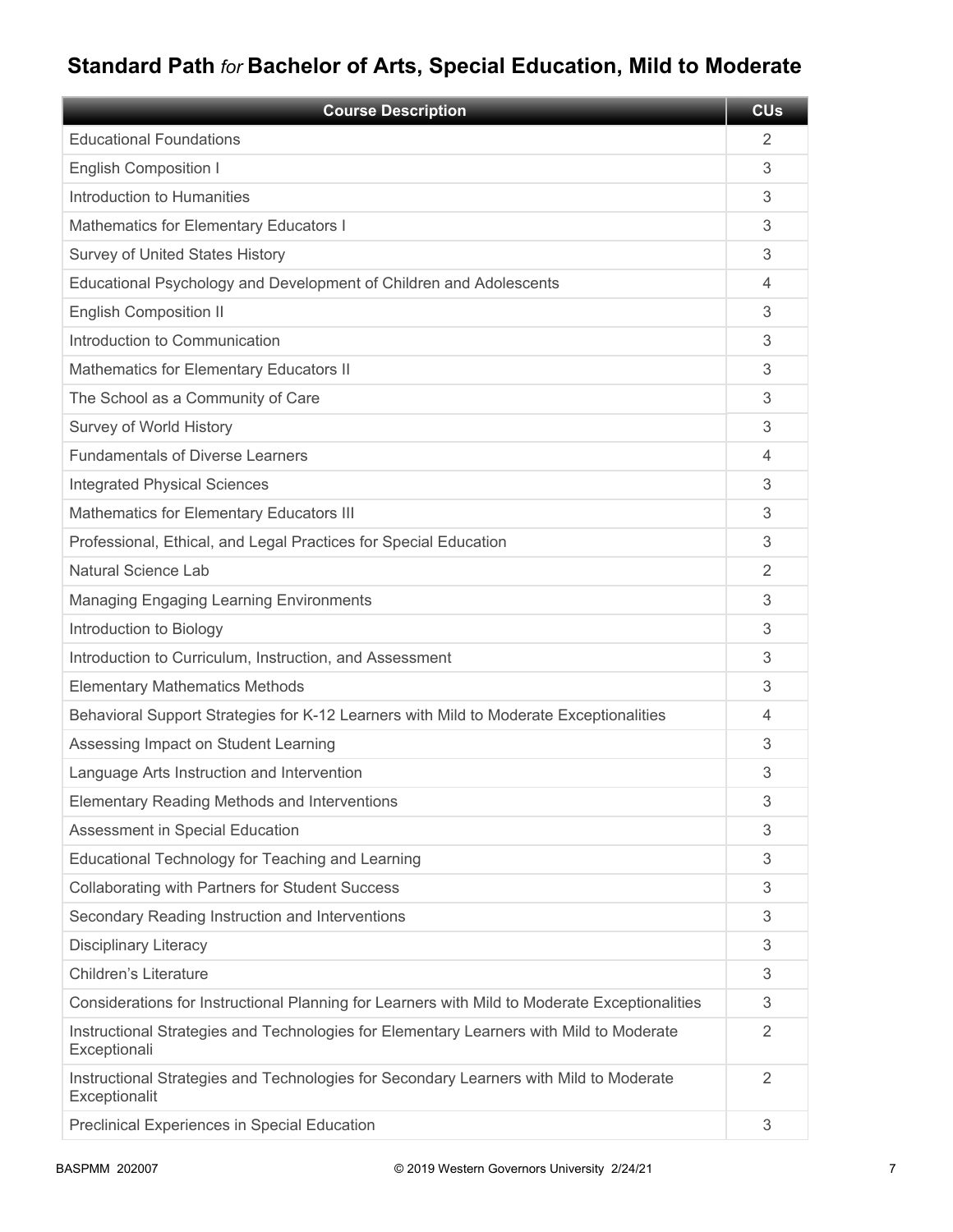| <b>Course Description</b>                                                 | CU <sub>s</sub> |
|---------------------------------------------------------------------------|-----------------|
| Supervised Demonstration Teaching in Special Education, Obs 1 and 2       | 3               |
| Supervised Demonstration Teaching in Special Education, Obs 3 and Midterm | 3               |
| Supervised Demonstration Teaching in Special Education, Obs 4 and 5       | 3               |
| Supervised Demonstration Teaching in Special Education, Obs 6 and Final   | 3               |
| <b>Teacher Performance Assessment in Special Education</b>                | 3               |
| Professional Portfolio                                                    | 2               |
| <b>Cohort Seminar in Special Education</b>                                | 3               |

# **Changes to Curriculum**

WGU publishes an Institutional Catalog, which describes the academic requirements of each degree program. Although students are required to complete the program version current at the time of their enrollment, WGU may modify requirements and course offerings within that version of the program to maintain the currency and relevance of WGU's competencies and programs. When program requirements are updated, students readmitting after withdrawal from the university will be expected to re-enter into the most current catalog version of the program.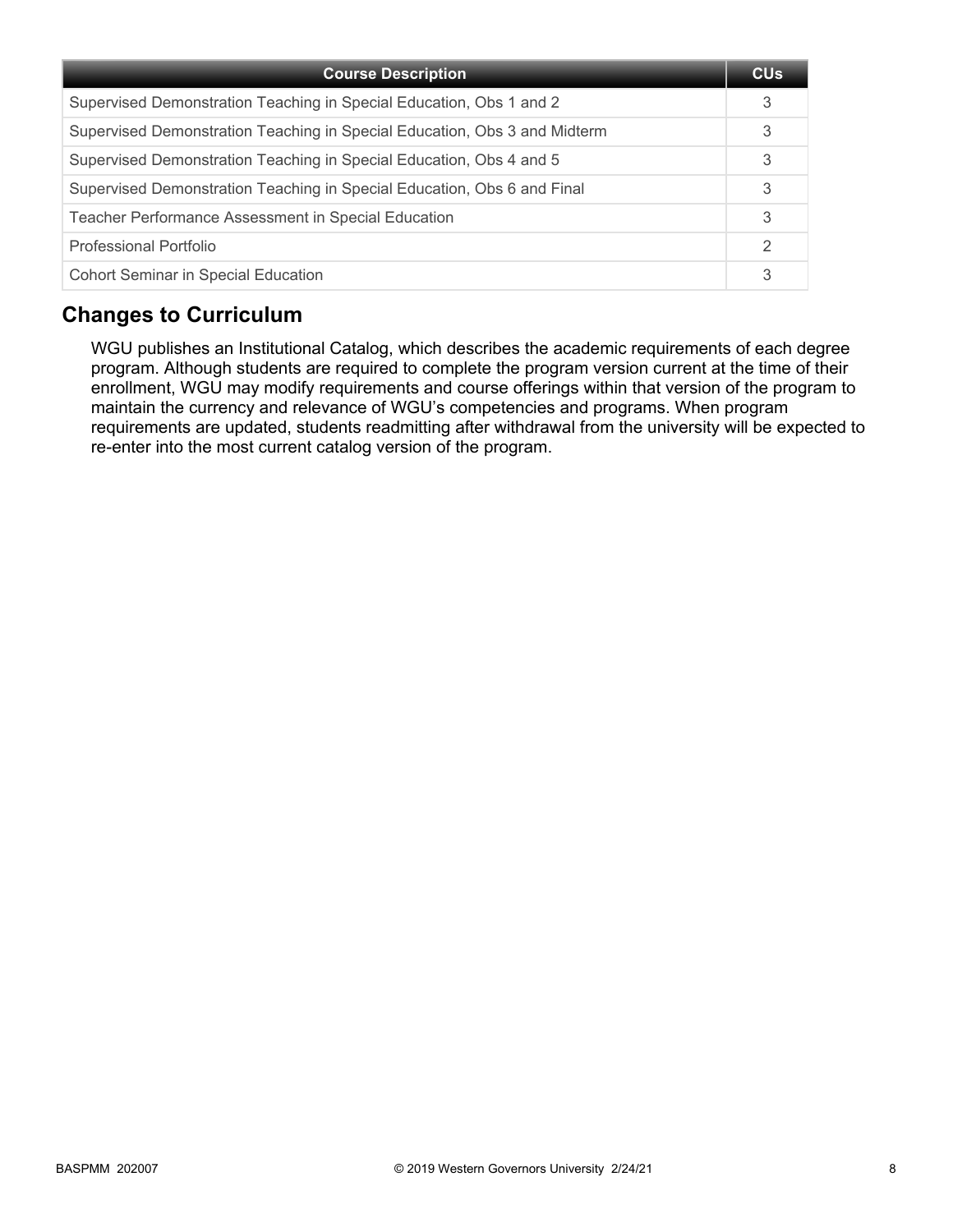# **Areas of Study** for **Bachelor of Arts, Special Education, Mild to Moderate**

The following section includes the areas of study in the program, with their associated courses. Your specific learning resources and level of instructional support will vary based on the individual competencies you bring to the program and your confidence in developing the knowledge, skills, and abilities required in each area of the degree. The Degree Plan and learning resources are dynamic, so you need to review your Degree Plan and seek the advice of your mentor regarding the resources before you purchase them.

# **Professional Core**

## **Educational Foundations**

Educational Foundations is a key component of WGU's Professional Core and is a required course for all initial licensure candidates. The course provides candidates with early classroom experience where they observe multiple school settings at three different levels of schooling and interview an educator to learn how state standards and various legal and ethical issues affect classrooms today. The course also provides candidates with opportunities to gain foundational knowledge about what it means to be a teacher in the current educational context while exploring their future role within the larger landscape of historical and cultural influences. This course ensures candidates have a firm grasp on important issues affecting educators including state standards-based curriculum, legal and ethical requirements affecting educational opportunities, and professionalism, preparing them for subsequent coursework within the Professional Core and their content area major courses. Five preclinical hours are interwoven throughout this course, and cross-cutting themes of technology and diversity are introduced for further development throughout the candidate's programs.

*This course covers the following competencies:*

- *Begin your course by discussing your course planning tool report with your instructor and creating your personalized course plan together.*
- *The graduate analyzes the role of historical and cultural influences, including issues of federal and state governance, in determining standard educational practices and ensuring equal access to educational opportunities.*
- *The graduate examines the impact of standards-based curriculum on students and teachers to determine how it supports a school's goals.*
- *The graduate evaluates the application of educational best practices in diverse learning settings to inform teaching practice.*
- *The graduate explores pathways and opportunities for professional development to grow as an educator.*

#### **Educational Psychology and Development of Children and Adolescents**

Educational Psychology and Development of Children and Adolescents is a key component of WGU's Professional Core and is a required course for all initial licensure candidates. This course prepares candidates to support classroom practices grounded in research-validated principles from the areas of educational psychology and child/adolescent development. Candidates will be introduced to learning theories that equip them with the knowledge and skills necessary to support the diverse populations of students with whom they will interact. This course addresses theories of human development, spanning early childhood through adolescence, and candidates completing this course will be able to explain and analyze the guiding perspectives on linguistic, physical, cognitive, and social development. This course will also cover appropriate instructional and assessment strategies to support student learning and development. Candidates will engage in four hours of virtual classroom observations related to issues in educational psychology and learner development. Cross-cutting themes of technology and diversity are interwoven for further development. This course is designed to be taken after successful completion of the Educational Foundations course.

- *Begin your course by discussing your course planning tool report with your instructor and creating your personalized course plan together.*
- *The graduate describes theories of development across the cognitive, linguistic, social, emotional, and physical areas to understand the needs of students at various developmental levels.*
- *The graduate evaluates the influence of students' developmental characteristics on their learning and evaluates performance to inform instructional decisions.*
- *The graduate recommends instructional strategies that will positively impact learning, based on principles of learning theories.*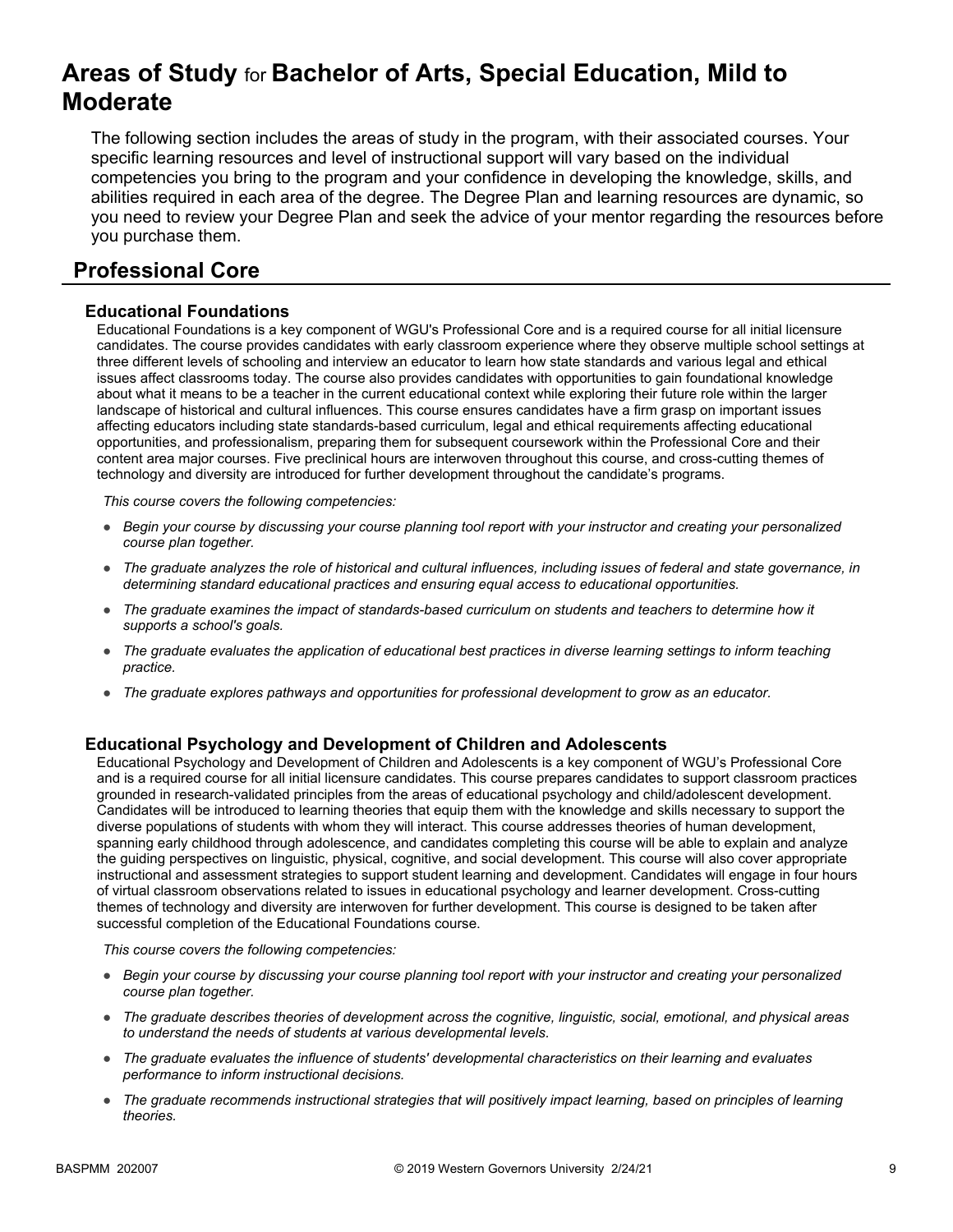● *The graduate evaluates classroom practices to determine how theories of child and adolescent psychology, learning, and development are applied in the classroom environment.*

## **The School as a Community of Care**

The School as a Community of Care is a key component of WGU's Professional Core and is a required course for all initial licensure candidates. This course prepares candidates to meet the social and emotional needs of learners, taking into account theories and philosophical perspectives on child and adolescent development and learning. Candidates learn to effectively collaborate with parents, families, caregivers, and other community stakeholders in each child's education, to build a strong foundation for academic and personal success. Emphasis is placed on family engagement as candidates gain knowledge of individual, cultural, and community assets that can be used to facilitate learner growth and development, as well as understand mental health and emotional differences among learners that may necessitate leveraging additional resources to support students' wellbeing. Issues of youth mental health, substance abuse, suicide awareness and prevention, and abuse within families will be addressed as will the importance of parent involvement. Candidates will engage in seven hours of preclinical experiences, which include visual observations of learning environments that involve parents and families in their children's' education while supporting the social and emotional learning (SEL) needs of learners and an interview with an educational professional to explore topics related to parent involvement, youth mental health issues, and professional responsibilities to ensure student wellbeing. Additionally, crosscutting themes of technology and diversity are interwoven for further development. This course is designed to be taken after successful completion of the Educational Psychology and Development of Children and Adolescents course.

*This course covers the following competencies:*

- *Begin your course by discussing your course planning tool report with your instructor and creating your personalized course plan together.*
- *The graduate plans for learning environments that meet all students' cultural, social, and emotional learning needs by incorporating knowledge of individual learners, diverse cultures, and communities.*
- *The graduate develops strategies to address the social and emotional learning (SEL) needs of students, including the incorporation of trauma-informed or restorative instructional practices.*
- *The graduate identifies appropriate resources and processes to support the mental health and emotional well-being of students.*
- *The graduate collaborates with families, caretakers, and the larger community to identify partnerships that facilitate learner growth.*

#### **Fundamentals of Diverse Learners**

Fundamentals of Diverse Learners is a key component of WGU's Professional Core and is a required course for all initial licensure candidates. This course prepares candidates to consider and address the wide range of learning needs in the classrooms of today. This course teaches candidates to identify and support the needs of diverse populations of learners, including, for example, students with disabilities (INCLUDING DYSLEXIA), English language learners, and gifted and talented students. Practical strategies for differentiating instruction while creating a safe, inclusive, and culturally responsive learning environment are explored. This course helps candidates develop skills for partnering with parents and advocating for all students, particularly those impacted by provisions of IDEA and Section 504 of the Rehabilitation Act. Multitiered systems of supports are addressed to prepare candidates for their future classrooms as they seek to select appropriate instructional practices and interventions to best serve their students. Candidates will engage in four hours of preclinical experiences that includes a simulated teaching experience in which skills learned can be applied. Cross-cutting themes of technology and diversity are interwoven for further development. This course is designed to be taken after successful completion of the School as a Community of Care course.

- *Begin your course by discussing your course planning tool report with your instructor and creating your personalized course plan together.*
- *The graduate analyzes the application of policies, practices, and legal requirements to inform teaching practice.*
- *The graduate creates inclusive learning environments featuring multitiered systems of supports to address the needs of all students, including exceptional learners and English learners.*
- *The graduate creates learning experiences that accommodate the needs of students with exceptionalities, including gifted and talented students, in order to facilitate the success of all learners.*
- *The graduate integrates equity pedagogy to address the needs of multicultural learners.*
- *The graduate plans learning experiences that accommodate linguistic diversity to facilitate the success of all learners.*
- *The graduate recommends strategies to engage with students, families, administrators, and other stakeholders in ways*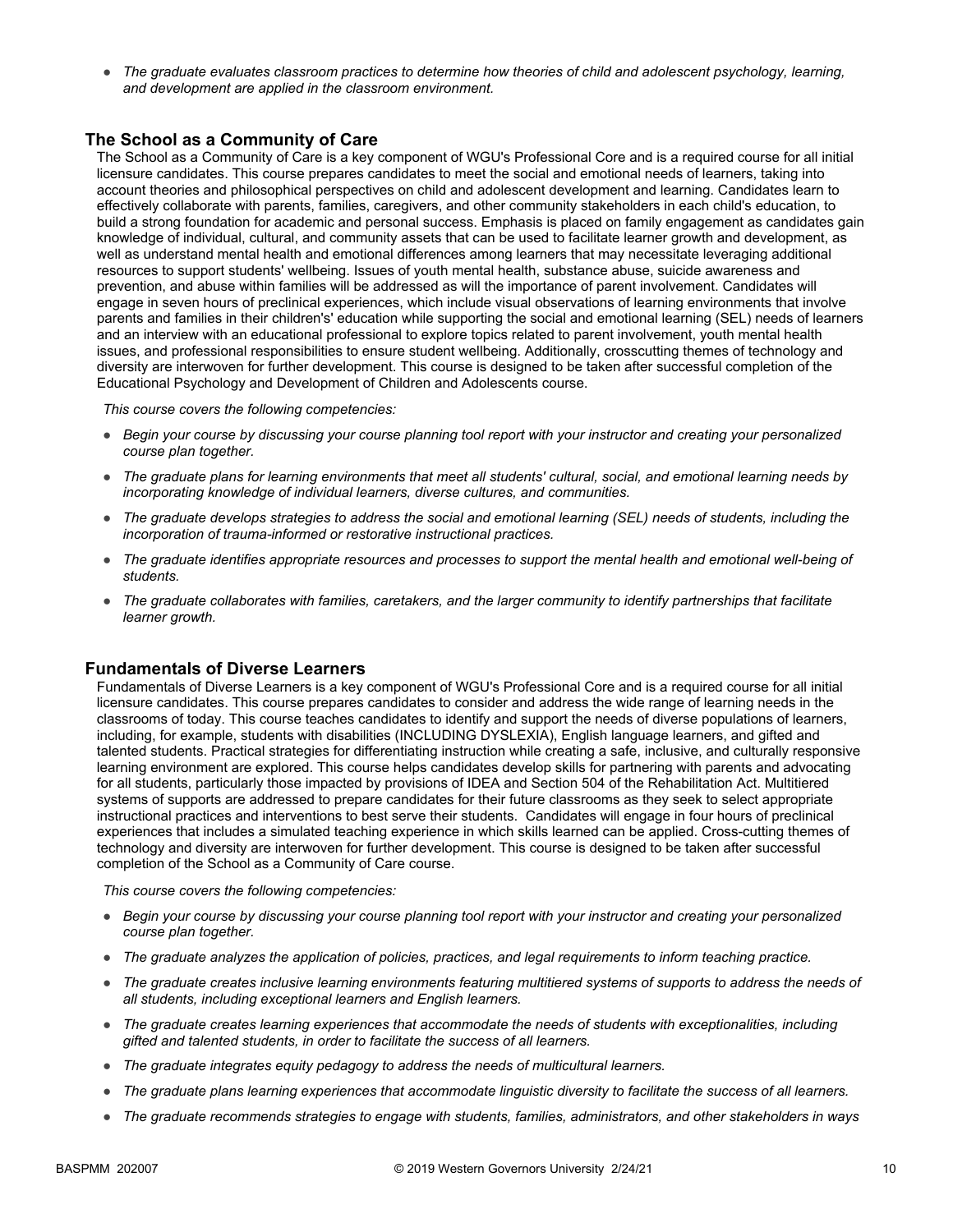#### **Managing Engaging Learning Environments**

Managing Engaging Learning Environments is a key component of WGU's Professional Core and is a required course for all initial licensure candidates. This course prepares candidates to establish and contribute to safe and productive learning environments that support the success of all learners by ensuring student engagement and motivation for learning. Candidates will learn strategies, such as incorporating consistent routines and expectations, to provide positive behavior supports, increase learner motivation, promote active learning and self-direction, and ensure a safe and productive classroom setting that fosters a sense of community through collaborative educational practices. The course will culminate in evidence-based, practical application of current strategies, theories, or philosophical perspectives related to motivating and engaging all students in a learning community. Candidates will engage in seven hours of preclinical experiences that include both virtual observations of classroom settings and time in a simulated classroom environment where theory can be put into practice. Cross-cutting themes of technology and diversity are interwoven for further development. This course is designed to be taken after successful completion of the Fundamentals of Diverse Learners course.

*This course covers the following competencies:*

- *Begin your course by discussing your course planning tool report with your instructor and creating your personalized course plan together.*
- *The graduate establishes norms and routines to create a safe and productive learning environment that encourages positive social interactions, individual and collaborative learning, and appropriate classroom behaviors.*
- *The graduate interacts with each student in a way that builds positive relationships by using knowledge of individual learners, diverse cultures, and communities.*
- *The graduate analyzes the theoretical foundations and application of classroom management strategies, including behavior support and conflict management, to inform teaching practice.*
- *The graduate recommends strategies that are motivating and encourage active engagement from all students.*

#### **Introduction to Curriculum, Instruction, and Assessment**

Introduction to Curriculum, Instruction, and Assessment is a key component of WGU's Professional Core and is a required course for all initial licensure candidates. This course provides candidates with the knowledge and skills necessary to create engaging and standards-aligned lessons that meet the needs of all learners. Candidates will learn to analyze learner needs based on a variety of inputs, including their state P–12 standards, assessment results, and knowledge of learner differences. This course will help candidates design, deliver, and modify instruction in accordance to needs and educational requirements. Candidates will engage in three hours of preclinical experiences that include virtual classroom observations. They also will record a short teaching segment, allowing for authentic teaching experience. Crosscutting themes of technology and diversity are interwoven for continued development. This course is designed to be taken after successful completion of the Managing Engaging Learning Environments course.

*This course covers the following competencies:*

- *Begin your course by discussing your course planning tool report with your instructor and creating your personalized course plan together.*
- *The graduate aligns lessons to learning goals by synthesizing knowledge about students and their assessment data.*
- *The graduate analyzes the role of various assessment types in evaluating student learning and planning future instruction.*
- *The graduate implements evidence-based instructional strategies to increase content area learning.*
- *The graduate differentiates instruction to facilitate mastery for all learners.*
- *The graduate incorporates cross-disciplinary instruction, skills, and content into lessons.*
- *The graduate creates standards-based instructional plans based on their state's P–12 standards that incorporate knowledge of learners' developmental needs, prior learning, and community and cultural context.*

#### **Assessing Impact on Student Learning**

Assessing Impact on Student Learning is a key component of WGU's Professional Core and is a required course for all initial licensure candidates. This course equips candidates to evaluate student learning and their own professional practice, ensuring candidates are prepared to ensure all learners' success. In this course, candidates learn multiple methods of assessment to ensure they are able to implement a balanced approach to assessment while monitoring their students' progress. Assessments types such as formative, summative, standardized, and common assessments are addressed so candidates understand their purposes and can apply them within the context of a lesson to determine impact on learning.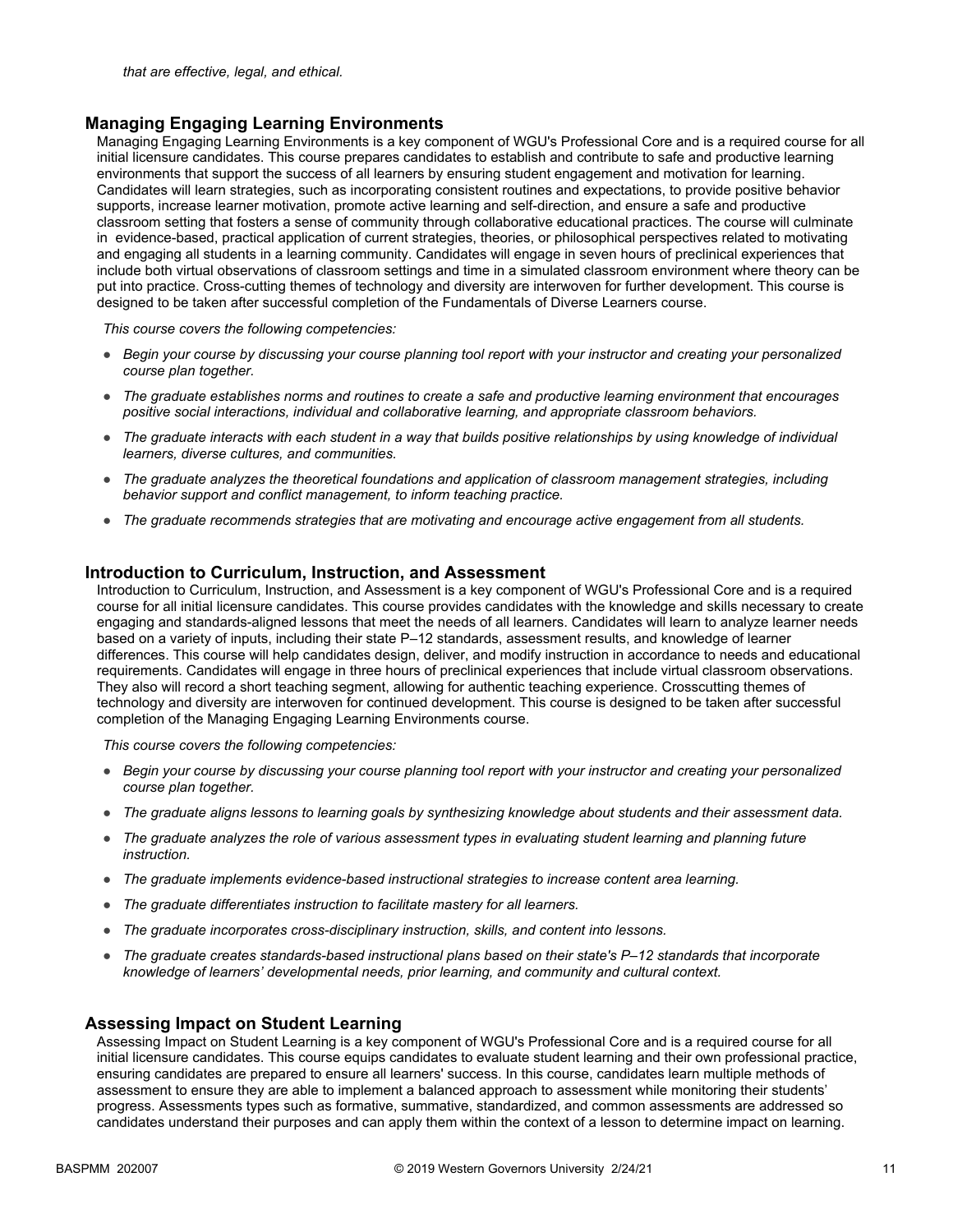Data literacy skills are taught to ensure candidates interpret and analyze individual and classroom data and apply their knowledge in ways that support academic success. Candidates will engage in three hours of preclinical experiences that include virtual classroom observations. Cross-cutting themes of technology and diversity are interwoven for further development. This course is designed to be taken after successful completion of the Introduction to Curriculum, Instruction, and Assessment course.

*This course covers the following competencies:*

- *Begin your course by discussing your course planning tool report with your instructor and creating your personalized course plan together.*
- *The graduate plans a progress-monitoring strategy, including formative, summative, and common assessments, that actively engages students in their own learning.*
- *The graduate analyzes assessment results to evaluate student learning and teacher effectiveness.*
- *The graduate makes evidence-based instructional decisions that are informed by student assessment data.*
- The graduate determines their impact on learners and the broader school community through evaluation of teaching *practice.*

## **Educational Technology for Teaching and Learning**

Educational Technology for Teaching and Learning is a key component of WGU's professional core and is a required course for all initial licensure candidates. This course prepares candidates to incorporate technology into their classroom practices in ways that improve teaching and learning. The ISTE standards will form the basis for their practice. The material will teach candidates to critically evaluate software and hardware options that may positively impact the classroom environment, while also increasing their awareness of ethical usage and considerations related to equity, access to technology, and appropriate use of technology by P–12 students. Assistive technologies to meet the needs of a diverse learner population also will be taught in this course. Candidates will engage in three hours of preclinical experience that include virtual observations of classroom practices incorporating technology to support educational goals. Crosscutting themes of technology and diversity are interwoven for further development. This course is designed to be taken after successful completion of the Assessing Impact on Student Learning course.

*This course covers the following competencies:*

- *Begin your course by discussing your course planning tool report with your instructor and creating your personalized course plan together.*
- *The graduate analyzes how research-based applications of technology facilitate student learning.*
- *The graduate evaluates the application of technology in the classroom, including its impact on learning for all students and potential equity or access issues.*
- *The graduate promotes a technology-enabled classroom culture that is equitable, ethical, and socially responsible.*
- *The graduate applies curricular and instructional design principles to create effective digital learning environments.*
- *The graduate recommends technology as an assessment tool to encompass multiple learner needs, provide in the moment feedback, and inform instruction.*
- *The graduate fosters student self-directedness and independent learning through the use of technology.*

## **General Education**

#### **English Composition I**

English Composition I introduces candidates to the types of writing and thinking that are valued in college and beyond. Candidates will practice writing in several genres with emphasis placed on writing and revising academic arguments. Instruction and exercises in grammar, mechanics, research documentation, and style are paired with each module so that writers can practice these skills as necessary. Composition I is a foundational course designed to help candidates prepare for success at the college level. There are no prerequisites for English Composition I.

- *Begin your course by discussing your course planning tool report with your instructor and creating your personalized course plan together.*
- *The graduate applies appropriate grammatical rules, sentence structure, and writing conventions.*
- *The graduate selects appropriate rhetorical strategies that improve writing and argumentation.*
- *The graduate appropriately uses a given writing style.*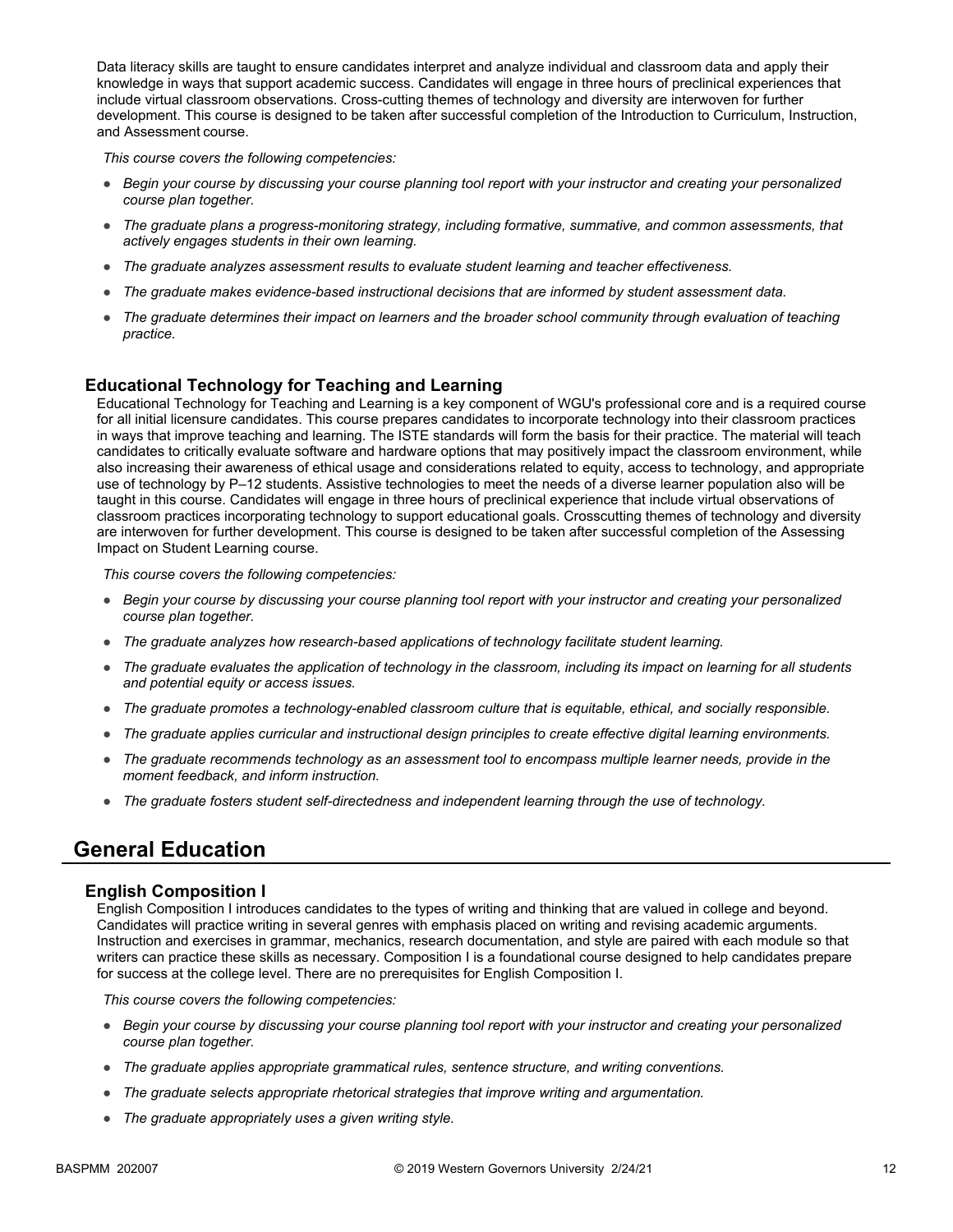- *The graduate uses appropriate writing and revision strategies.*
- *The graduate integrates credible and relevant sources into written arguments.*
- *The graduate composes an appropriate narrative for a given context.*
- *The graduate composes an appropriate argumentative essay for a given context.*

#### **Introduction to Humanities**

This introductory humanities course allows candidates to practice essential writing, communication, and critical thinking skills necessary to engage in civic and professional interactions as mature, informed adults. Whether through studying literature, visual and performing arts, or philosophy, all humanities courses stress the need to form reasoned, analytical, and articulate responses to cultural and creative works. Studying a wide variety of creative works allows candidates to more effectively enter the global community with a broad and enlightened perspective.

*This course covers the following competencies:*

- *Begin your course by discussing your course planning tool report with your instructor and creating your personalized course plan together.*
- *The graduate assesses the development of humans through the study of key concepts, disciplines, and primary influences of the humanities.*
- *The graduate analyzes the primary contributions and characteristics of humanities during the Classical period.*
- *The graduate analyzes the primary contributions and characteristics of humanities during the Renaissance.*
- *The graduate analyzes the primary contributions and characteristics of humanities during the Neoclassical and Enlightenment period.*
- *The graduate analyzes the primary contributions and characteristics of humanities during the Romantic period.*
- *The graduate analyzes the primary contributions and characteristics of humanities during the Realism movement.*

#### **Mathematics for Elementary Educators I**

Mathematics for Elementary Educators I guides preservice elementary teachers in an investigation of number systems, place value, number theory, and ratio and proportion. This is the first course in a three-course sequence. There are no prerequisites for this course.

*This course covers the following competencies:*

- *Begin your course by discussing your course planning tool report with your instructor and creating your personalized course plan together.*
- *The graduate applies concepts related to number theory to solve problems involving prime and composite numbers, factors, and multiples of numbers.*
- *The graduate applies understanding of place value to solve problems that involve exponents, rounding numbers, and composing or decomposing numbers.*
- *The graduate uses standard algorithms, properties of numbers, mathematical models, and order of operations in whole number and integer arithmetic.*
- *The graduate applies the properties of rational numbers to solve problems.*
- *The graduate solves problems involving percentage, ratio, rate, and proportion.*

#### **Survey of United States History**

This course presents a broad and thematic survey of U.S. history from European colonization to the mid-twentieth century. Students will explore how historical events and major themes in American history have affected a diverse population.

- *Begin your course by discussing your course planning tool report with your instructor and creating your personalized course plan together.*
- *The graduate analyzes the colonial experience and the foundations of the American Revolution.*
- *The graduate analyzes the challenges of partisan politics and sectionalism in the Early Republic and Civil War eras.*
- *The graduate examines the major changes that defined the United States in the late-nineteenth and early-twentieth*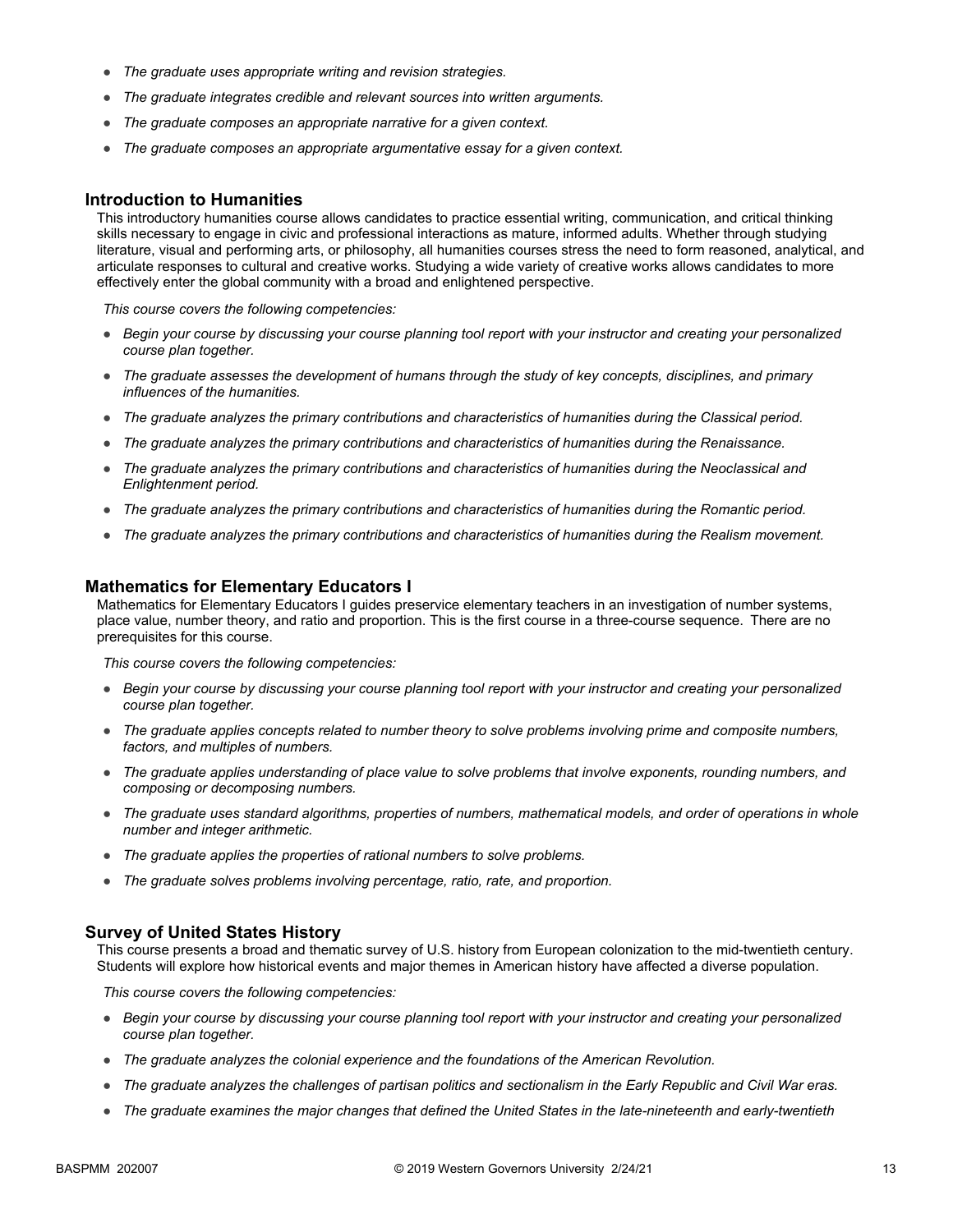*centuries.* 

● *The graduate explains significant international and domestic challenges that the United States confronted since World War I.* 

## **English Composition II**

English Composition II introduces candidates to the types of research and writing that are valued in college and beyond. Candidates will practice writing, with emphasis placed on research, writing, and revising an academic argument. Instruction and exercises in grammar, mechanics, research documentation, and style are paired with each module so that writers can practice these skills as necessary. Composition II is a foundational course designed to help candidates prepare for success at the college level. Composition I is the prerequisite for Composition II.

*This course covers the following competencies:*

- *Begin your course by discussing your course planning tool report with your instructor and creating your personalized course plan together.*
- *The graduate evaluates the quality, credibility, and relevance of evidence in order to integrate evidence into a final research paper.*
- *The graduate applies steps of the writing process appropriately to improve quality of writing.*
- *The graduate composes an argumentative research paper.*

## **Introduction to Communication**

This introductory communication course allows candidates to become familiar with the fundamental communication theories and practices necessary to engage in healthy professional and personal relationships. Candidates will survey human communication on multiple levels and critically apply the theoretical grounding of the course to interpersonal, intercultural, small group, and public presentational contexts. The course also encourages candidates to consider the influence of language, perception, culture, and media on their daily communicative interactions. In addition to theory, candidates will engage in the application of effective communication skills through systematically preparing and delivering an oral presentation. By practicing these fundamental skills in human communication, candidates become more competent communicators as they develop more flexible, useful, and discriminatory communicative practices in a variety of contexts. Note: There are references within this video to Taskstream. If Taskstream is not part of your student experience, please disregard, and locate your task(s) within your course.

*This course covers the following competencies:*

- *Begin your course by discussing your course planning tool report with your instructor and creating your personalized course plan together.*
- *The graduate applies foundational elements of effective communication.*
- *The graduate applies appropriate communication strategies in interpersonal and group contexts.*
- *The graduate utilizes appropriate presentational communication strategies in personal and professional settings.*

#### **Mathematics for Elementary Educators II**

Mathematics for Elementary Educators II engages preservice elementary school teachers in mathematical practices of algebraic reasoning. This course explores important algebraic topics such as patterns, expressions and equations, linear equations, inequalities, and functions. This is the second course in a three-course sequence.

*This course covers the following competencies:*

- *Begin your course by discussing your course planning tool report with your instructor and creating your personalized course plan together.*
- *The graduate uses patterns to make predictions and solve problems.*
- *The graduate identifies and evaluates expressions, equations, and formulas.*
- *The graduate solves linear equations and inequalities represented by equations, inequalities, number lines, graphs, and tables.*
- *The graduate interprets relations and functions.*

#### **Survey of World History**

Through a thematic approach, this course explores the history of human societies over 5,000 years. Candidates examine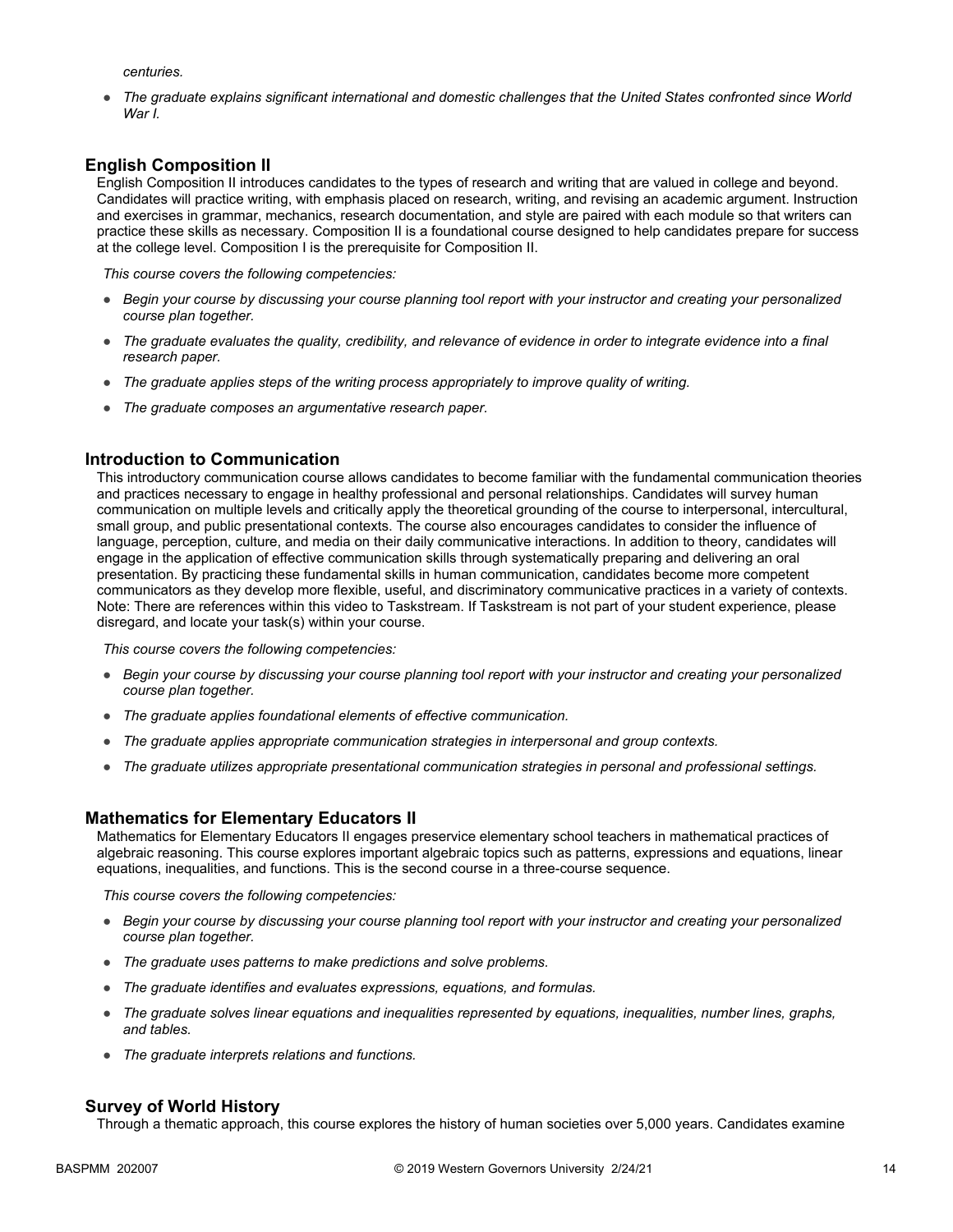political and social structures, religious beliefs, economic systems, and patterns in trade, as well as many cultural attributes that came to distinguish different societies around the globe over time. Special attention is given to relationships between these societies and the way geographic and environmental factors influence human development.

*This course covers the following competencies:*

- *Begin your course by discussing your course planning tool report with your instructor and creating your personalized course plan together.*
- *The graduate examines how primary characteristics (political, religious, and geographical features) of the first civilizations (Mesopotamia, Egypt, India, and China) contributed to the development of these societies.*
- *The graduate examines how primary characteristics (political, cultural, and geographical features) of the first empires (Greece, Rome, Persia, and China) contributed to the establishment and rise of these societies.*
- *The graduate analyzes the spread of peoples, ideas, and technologies into new territories as civilizations advanced beyond their borders of origin.*
- *The graduate analyzes major cultural, political, and economic shifts that led to revolution, industrialization, and ideological change in the modern period.*

#### **Integrated Physical Sciences**

This course provides students with an overview of the basic principles and unifying ideas of the physical sciences: physics, chemistry, and earth sciences. Course materials focus on scientific reasoning and practical, everyday applications of physical science concepts to help students integrate conceptual knowledge with practical skills.

*This course covers the following competencies:*

- *Begin your course by discussing your course planning tool report with your instructor and creating your personalized course plan together.*
- *The graduate describes the nature and process of science.*
- *The graduate examines applications of physics including fundamental concepts such as forces, motion, energy, and waves.*
- *The graduate examines applications of key chemistry concepts including the structure of matter and the behavior and conservation of matter in chemical reactions.*
- *The graduate describes the underlying organization, interactions, and processes within the Earth system including the Earth's structure and atmosphere, and Earth's interactions within the solar system.*

#### **Mathematics for Elementary Educators III**

Mathematics for Elementary Educators III engages preservice elementary teachers in important concepts in geometry, measurement, data analysis and statistics, and probability. This is the third course in a three-course sequence.

*This course covers the following competencies:*

- *Begin your course by discussing your course planning tool report with your instructor and creating your personalized course plan together.*
- *The graduate analyzes statistical data using numerical measures and graphical displays.*
- *The graduate applies principles of probability.*
- *The graduate applies geometric properties of lines, angles, polygons, and circles to classify shapes and solve problems.*
- *The graduate applies transformations, principles of congruence and similarity, and knowledge of the coordinate plane to solve problems.*
- *The graduate applies formulas to solve problems involving perimeter, area, surface area, and volume.*
- *The graduate calculates solutions to problems that involve measurement, including elapsed time, temperature, money, length, and weight, using the appropriate units.*

## **Special Education**

#### **Professional, Ethical, and Legal Practices for Special Education**

Professional, Ethical, and Legal Practices for Special Education prepares candidates to practice within ethical and legal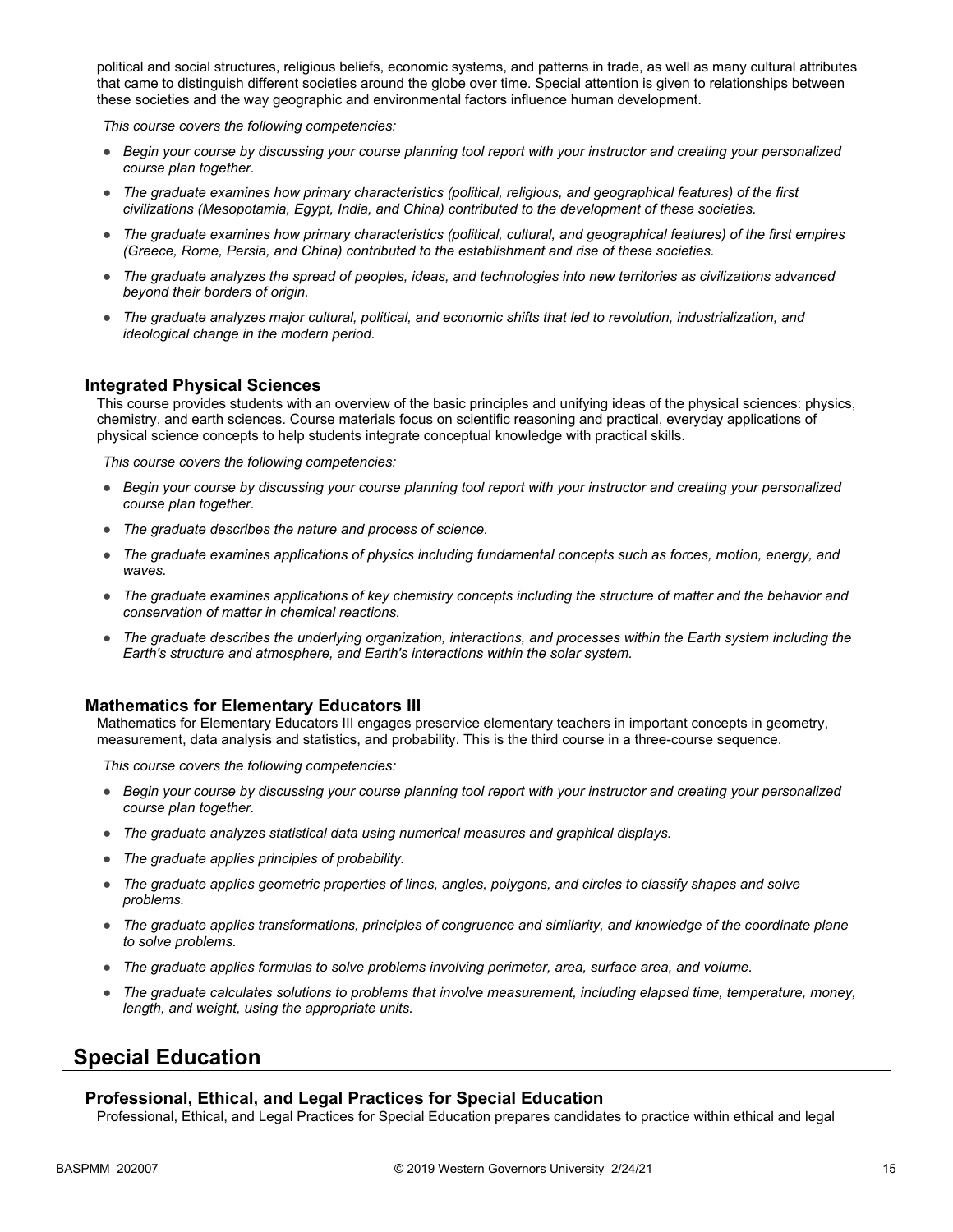guidelines in day-to-day teaching, stakeholder interactions, and other complex situations. This course provides an overview of the professional ethics and standards from the Council for Exceptional Children (CEC), which guide candidates to act in a professionally conscientious manner. Candidates will explore the legal foundations and case laws related to special education to gain understanding of how legislation influences teaching and learning. This course is designed to be taken after successful completion of Fundamentals of Diverse Learners OR Fundamentals of Diversity, Inclusion, and Exceptional Learners.

*This course covers the following competencies:*

- *Begin your course by discussing your course planning tool report with your instructor and creating your personalized course plan together.*
- *The graduate analyzes federal cases, laws, and policies that ensure students with disabilities have the right to a free*  and appropriate public education to determine how the legislation impacts teaching and learning in the classroom and *in other educational settings.*
- *The graduate applies ethical principles and professional practice standards to guide practice when working with individuals with disabilities.*
- *The graduate collaborates with families, colleagues, and other stakeholders to ensure that students with disabilities receive access to all the services and interventions entitled to them under federal laws and policies.*
- *The graduate applies the law to analyze special education processes including referrals, evaluations, and individualized education programs.*

## **Behavioral Support Strategies for K-12 Learners with Mild to Moderate Exceptionalities**

Behavioral Support Strategies for K–12 Learners with Mild to Moderate Exceptionalities prepares candidates to work effectively with students exhibiting behavior in the classroom that is below age and cultural norms. This course provides an overview of behavior disorders and their causes, as well as appropriate research-based intervention strategies, including positive behavior intervention and supports, multi-tiered systems of support (MTSS), applied behavior analysis, replacement behavior and reward strategies, culturally responsive practices, and data collection and assessment methods. After completing this course candidates emerge prepared to strategize and recommend adjustments to the learning environment that support positive behavior and student success in the classroom and beyond. This course also examines behavioral assessment and analysis, including the creation of functional behavior assessment (FBA) and the creation and monitoring of behavioral improvement plans (BIP) in an authentic learning environment. This course is designed to be taken after successful completion of Fundamentals of Diverse Learners or Fundamentals of Diversity Inclusion, and Exceptional Learners, Professional, Ethical, and Legal Practices for Special Education, and Managing Engaging Learning Environments or Classroom Management, Engagement, and Motivation.

*This course covers the following competencies:*

- *Begin your course by discussing your course planning tool report with your instructor and creating your personalized course plan together.*
- *The graduate applies knowledge of behaviors falling significantly below cultural and age norms to understand and respond appropriately to students with exceptionalities.*
- *The graduate identifies appropriate research-based intervention strategies and provides positive behavior support for students exhibiting behavior significantly below the cultural and age norms.*
- *The graduate employs methods of collecting and analyzing data to assist the Individualized Education Program (IEP) team in development of a Behavior Improvement Plan (BIP) for a student with behavior significantly below the cultural and age norms.*
- *The graduate recommends adjustments to a Behavior Improvement Plan (BIP) based on student data collected through collaborative evaluation of an existing BIP's implementation.*

#### **Assessment in Special Education**

Assessment in Special Education prepares candidates to use multiple methods of assessment and data sources in making educational decisions about the student and the learning environment. This course is designed to help provide an understanding of how assessment data is used during screening in multitiered systems of support (MTSS), the eligibility process, the evaluation process, progress monitoring, and data-based instructional decision making. This course is designed to be taken after successful completion of Professional, Ethical, and Legal Practices for Special Education and Assessing Impact on Student Learning OR Educational Assessment.

*This course covers the following competencies:*

● *Begin your course by discussing your course planning tool report with your instructor and creating your personalized course plan together.*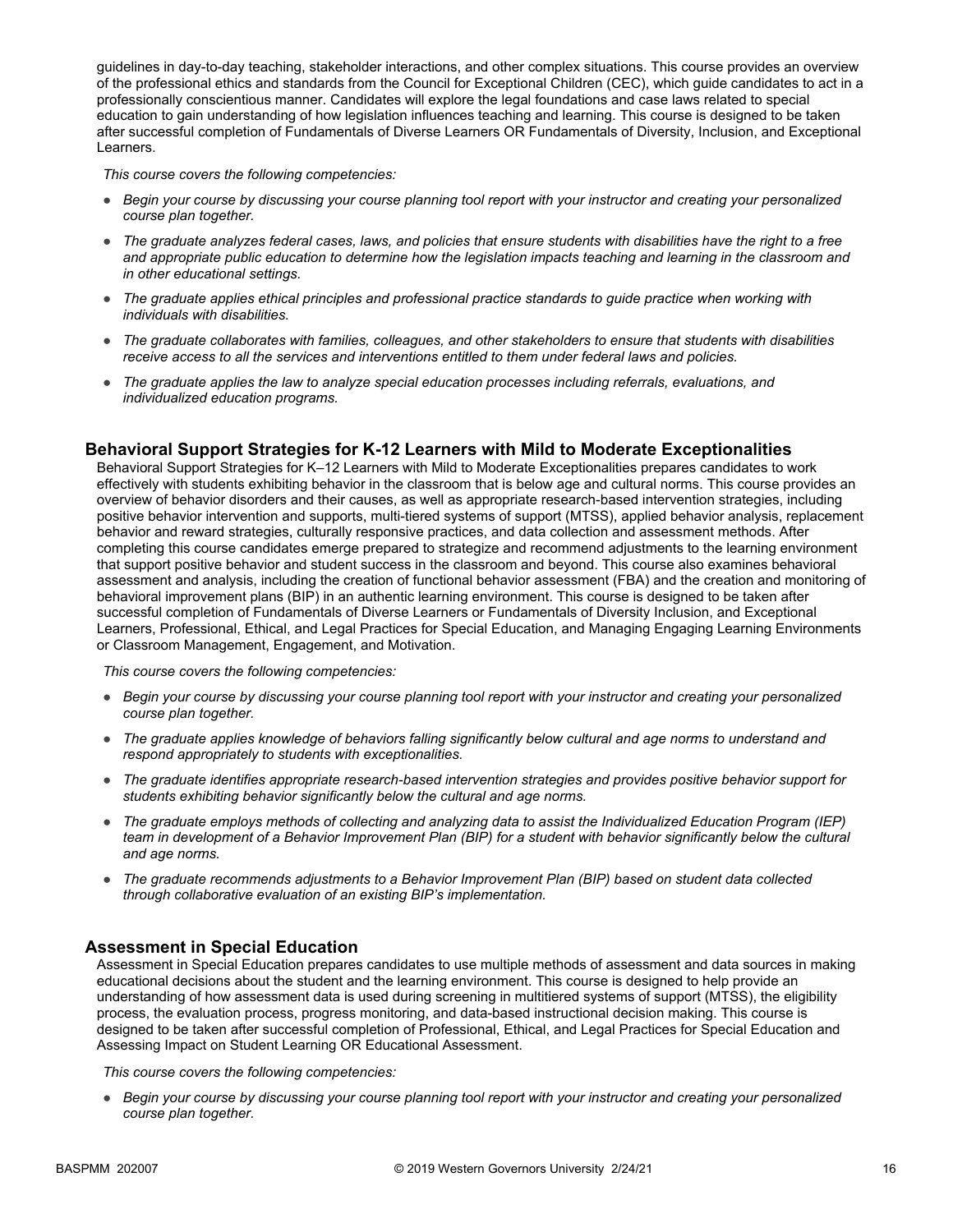- *The graduate identifies screening, pre-referral, and classification procedures in compliance with legal and ethical principles regarding the assessment of individuals with possible exceptionalities.*
- *The graduate selects technically sound formal and informal assessments based on a variety of data sources to assess and monitor individuals with possible exceptionalities.*
- *The graduate uses knowledge of measurement principles and practices to interpret assessment results and guide educational decisions for individuals with exceptionalities.*
- *The graduate will use multiple assessment data sources in making educational decisions when writing student goals and present level of performance.*

## **Collaborating with Partners for Student Success**

Collaborating with Partners for Student Success prepares candidates to apply team processes and communication strategies to collaborate in a culturally responsive manner with families, paraeducators, and other professionals (within the school, other educational settings, and the community) to plan programs and access services for students with exceptionalities and their families. The course introduces ways to enhance parental involvement and family engagement while teaching families and students advocacy throughout the Individualized Education Program (IEP) and transition planning processes. This course also focuses on the components of the IEP and how the practice of effective communication and collaboration skills is key to the program's development and implementation. Candidates will engage in three hours of preclinical experiences that includes a simulated collaborative experience in which skills learned can be applied. This course is designed to be taken after successful completion of Professional, Ethical, and Legal Practices for Special Education OR Fundamentals of Diversity, Inclusion, and Exceptional Learners, and Assessment in Special Education.

*This course covers the following competencies:*

- *Begin your course by discussing your course planning tool report with your instructor and creating your personalized course plan together.*
- *The graduate collaborates with stakeholders in a school setting to build consensus, meet goals, and promote culturally responsive communication.*
- *The graduate collaborates with diverse families of students with exceptionalities to foster advocacy, connection with available resources, and promote culturally responsive communication.*
- *The graduate collaborates with team members to create mutually agreed upon individualized education program (IEPs) for students with exceptionalities.*

#### **Considerations for Instructional Planning for Learners with Mild to Moderate Exceptionalities**

Considerations for Instructional Planning for Learners with Mild to Moderate Exceptionalities introduces candidates to a repertoire of evidence-based instructional strategies to advance the learning of students with exceptionalities. The course focuses specifically on strategies for intensifying and individualizing instructional interventions; making instructional decisions based on progress-monitoring data; collaborating with general education teachers and paraeducators; teaching to mastery; promoting generalization of learning; and teaching students with exceptionalities how to use self-assessment, problem solving, and other cognitive strategies to organize critical content and meet their needs. This course is designed to be taken after successful completion of the Introduction to Curriculum, Instruction, and Assessment course OR Introduction to Instructional Planning and Presentation AND Instructional Planning and Presentation in Special Education.

*This course covers the following competencies:*

- *Begin your course by discussing your course planning tool report with your instructor and creating your personalized course plan together.*
- *The graduate explains how special education teachers use data to intensify instructional interventions for students with mild to moderate exceptionalities.*
- *The graduate applies research-supported instructional strategies that result in students with mild to moderate exceptionalities making the maximum possible academic gains.*
- *The graduate applies cognitive and metacognitive processing strategies that support memory, attention, self-regulation, self-determination, and independence.*
- *The graduate knows and understands how learning occurs, how students construct knowledge, acquire skills, and develop disciplined thinking processes.*

## **Instructional Strategies and Technologies for Elementary Learners with Mild to Moderate Exceptionali**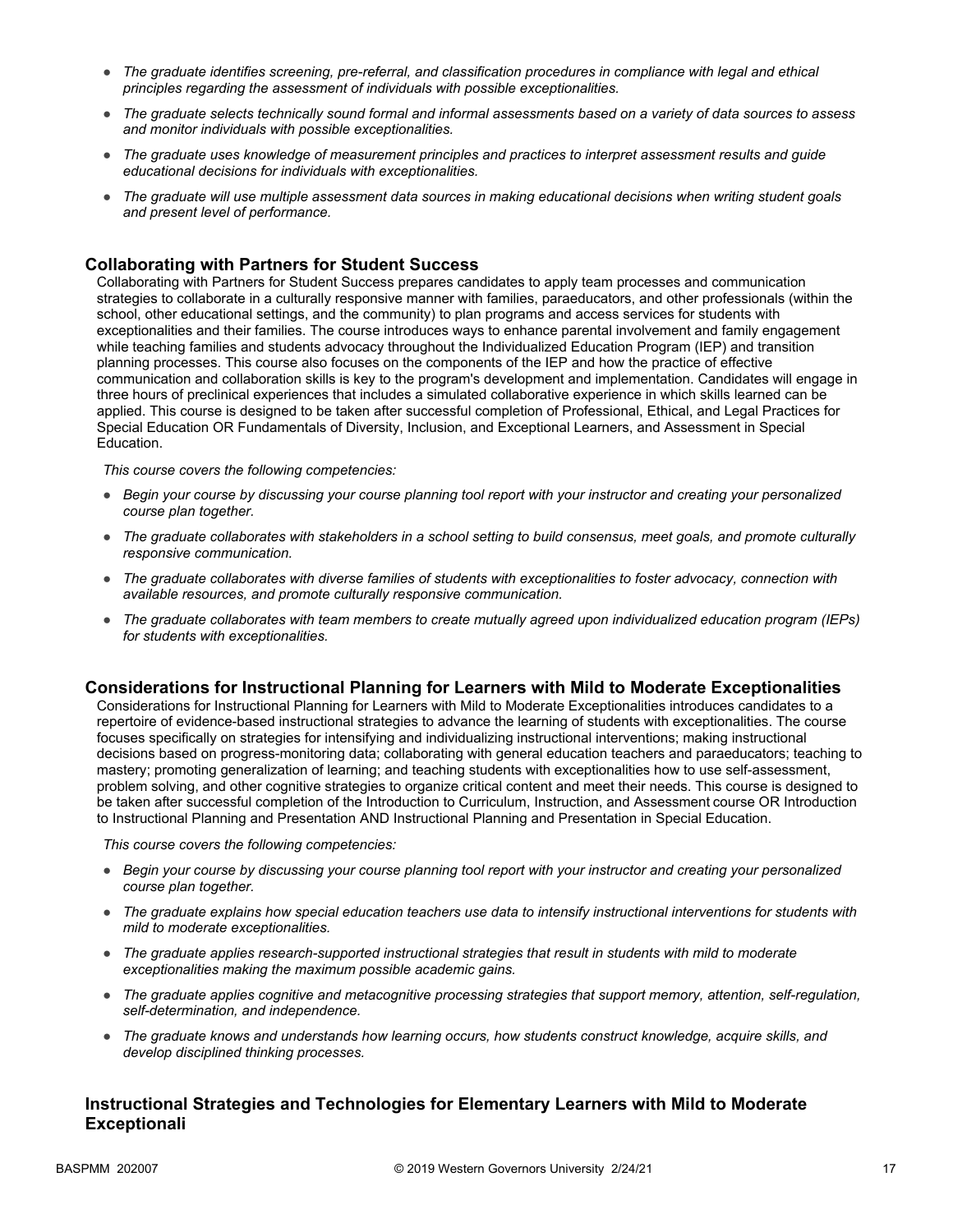Instructional Strategies and Technologies for Elementary Learners with Mild to Moderate Exceptionalities prepares candidates to use evidence-based instructional practices appropriate for elementary students receiving special education services. The course includes cognitive and metacognitive strategies that elementary students can use to acquire new content knowledge and generalize skills across learning environments. It also provides opportunities for candidates to incorporate intensive instructional strategies and practice making accommodations to elementary math and English language arts lesson plans based on learner characteristics, performance data, and individualized education program (IEP) goals. In addition to discussing how to make appropriate accommodations, the course teaches candidates how to assess student learning through progress monitoring and apply intensive interventions when warranted. This course is designed to be taken after successful completion of Considerations for Instructional Planning for Learners with Mild to Moderate Exceptionalities.

*This course covers the following competencies:*

- *Begin your course by discussing your course planning tool report with your instructor and creating your personalized course plan together.*
- *The graduate implements reading, writing, and math strategies and interventions for elementary students with mild to moderate exceptionalities to address targeted reading deficits and regularly assesses those learned skills to measure progress toward individualized education plan (IEP) goals and adjust instruction as needed.*
- *The graduate plans learning experiences which align to content standards and are appropriate to meet the needs of individual learners.*

## **Instructional Strategies and Technologies for Secondary Learners with Mild to Moderate Exceptionalit**

Instructional Strategies and Technologies for Secondary Learners with Mild to Moderate Exceptionalities prepares candidates to use evidence-based instructional practices appropriate for use with secondary students receiving special education services. Strategies taught in this course focus on intensive instruction and making accommodations to secondary lesson plans in order to develop critical thinking and problem-solving skills to enhance acquisition of age-appropriate secondary content across academic disciplines. This course also promotes the achievement of Individualized Education Program (IEP) and transition goals for independent living and career preparation through demonstration of strategies that increase students' self-awareness, self-regulation, self-management, self-control, and self-esteem. This course is designed to be taken after successful completion of Considerations for Instructional Planning for Learners with Mild to Moderate Exceptionalities.

*This course covers the following competencies:*

- *Begin your course by discussing your course planning tool report with your instructor and creating your personalized course plan together.*
- *The graduate implements reading strategies and interventions for secondary students with mild to moderate exceptionalities to develop critical thinking and problem-solving skills that increase learner independence, and regularly assesses those learned skills to measure progress toward IEP and transition goals and adjust instruction as needed.*
- *The graduate implements writing strategies and interventions for secondary students with mild to moderate exceptionalities to develop critical thinking and problem-solving skills that increase learner independence, and regularly assesses those learned skills to measure progress toward IEP and transition goals and adjust instruction as needed.*
- *The graduate implements mathematical strategies and interventions for secondary students with mild to moderate exceptionalities to develop critical thinking and problem-solving skills that increase learner independence, and regularly assesses those learned skills to measure progress toward IEP and transition goals and adjust instruction as needed.*

# **General Science Content**

#### **Natural Science Lab**

This course gives you an introduction to using the scientific method and engaging in scientific research to reach conclusions about the natural world. You will design and carry out an experiment to investigate a hypothesis by gathering quantitative data.

- *Begin your course by discussing your course planning tool report with your instructor and creating your personalized course plan together.*
- *The graduate evaluates academic sources for their credibility and relevance to a chosen research topic on a natural world phenomenon.*
- *The graduate accurately executes the process of scientific inquiry through experimentation in the natural world.*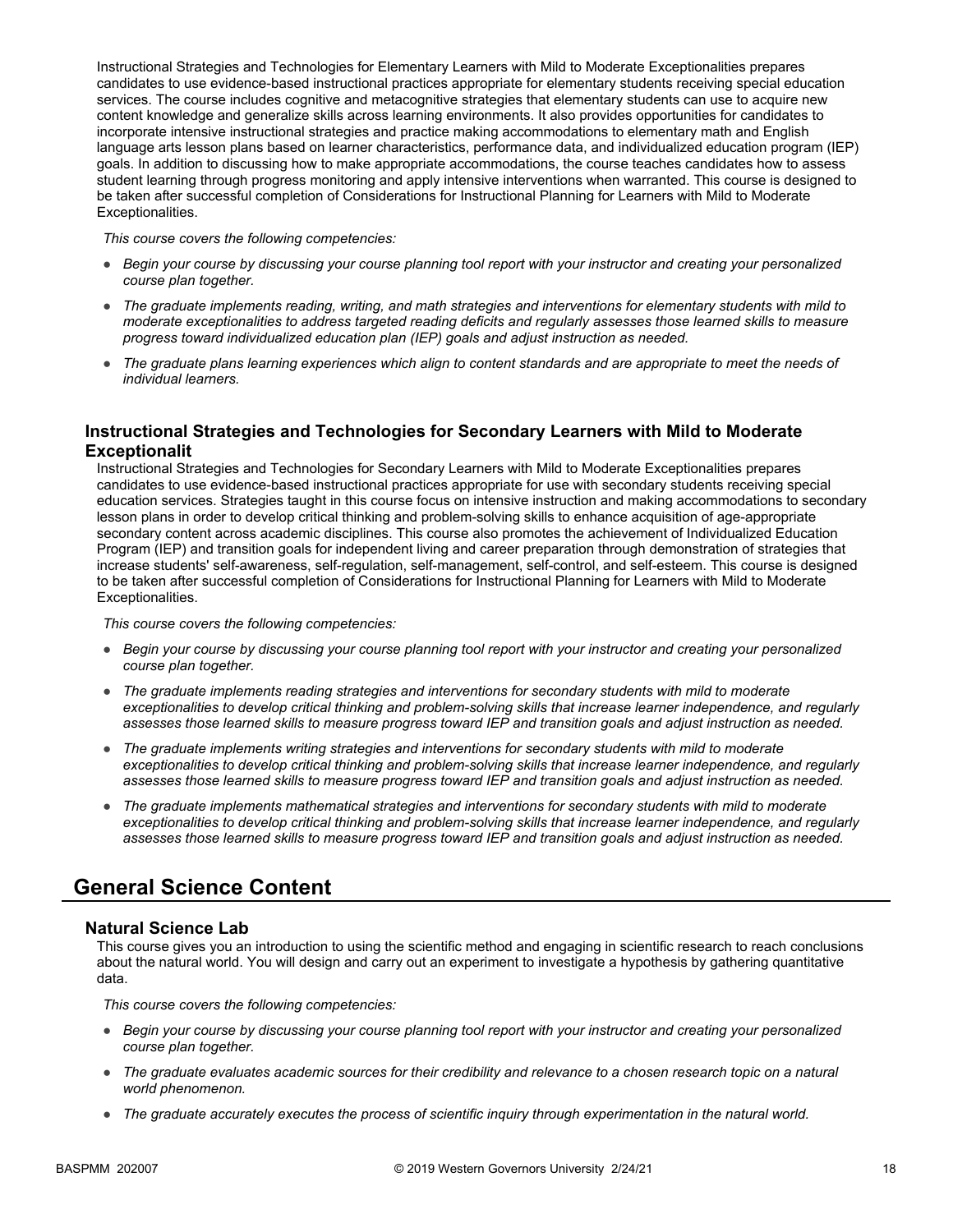● *The graduate draws conclusions based on academic research and scientific inquiry.*

#### **Introduction to Biology**

This course is a foundational introduction to the biological sciences. The overarching theories of life from biological research are explored as well as the fundamental concepts and principles of the study of living organisms and their interaction with the environment. Key concepts include how living organisms use and produce energy; how life grows, develops, and reproduces; how life responds to the environment to maintain internal stability; and how life evolves and adapts to the environment.

*This course covers the following competencies:*

- *Begin your course by discussing your course planning tool report with your instructor and creating your personalized course plan together.*
- *The graduate analyzes the characteristics and classifications of living organisms.*
- *The graduate analyzes the basic chemical composition of cells and the basic processes that happen at the cellular level.*
- *The graduate analyzes different types of cells based on their structures and biological functions.*
- *The graduate analyzes the biological basis for and patterns of heredity and gene expression.*
- *The graduate analyzes inter-dependencies of organisms and their environments.*

## **Elementary Education Methods**

#### **Elementary Mathematics Methods**

Elementary Mathematics Methods helps students learn how to implement effective math instruction in the elementary classroom. Topics include differentiated math instruction, mathematical communication, mathematical tools for instruction, assessing math understanding, integrating math across the curriculum, critical thinking development, standards-based mathematics instruction, and mathematical models and representation. This course is designed to be taken after successful completion of Introduction to Curriculum, Instruction, and Assessment OR Introduction to Instructional Planning and Presentation AND Instructional Planning and Presentation in Elementary or Special Education.

*This course covers the following competencies:*

- *Begin your course by discussing your course planning tool report with your instructor and creating your personalized course plan together.*
- *The graduate plans differentiated instruction in mathematics education to support the unique needs of diverse learners.*
- *The graduate integrates effective mathematical communication strategies into the development of mathematics education for elementary students.*
- *The graduate integrates tools that enhance student mathematics learning.*
- *The graduate evaluates student learning to measure elementary students' mathematical achievement and to plan further instruction.*
- *The graduate creates interdisciplinary learning experiences as contexts for mathematical instruction.*
- *The graduate recommends various instructional strategies that encourage students' development of critical thinking, problem solving, and performance skills in mathematics.*
- *The graduate applies mathematical learning research as a foundation for instruction.*
- *The graduate integrates national, state, and local mathematics standards, learning outcomes, benchmarks, and objectives in the development of mathematics education for elementary students.*
- *The graduate applies models and representations to support and enhance the interpretation, organization, recording, and communication of mathematics.*

#### **Language Arts Instruction and Intervention**

Language Arts Instruction and Intervention helps students learn how to implement effective language arts instruction and intervention in the elementary classroom. Topics include written and spoken English, expanding students' knowledge, literature rich environments, differentiated instruction, technology for reading and writing, assessment strategies for reading and writing, and strategies for developing academic language. There are no prerequisites for this course.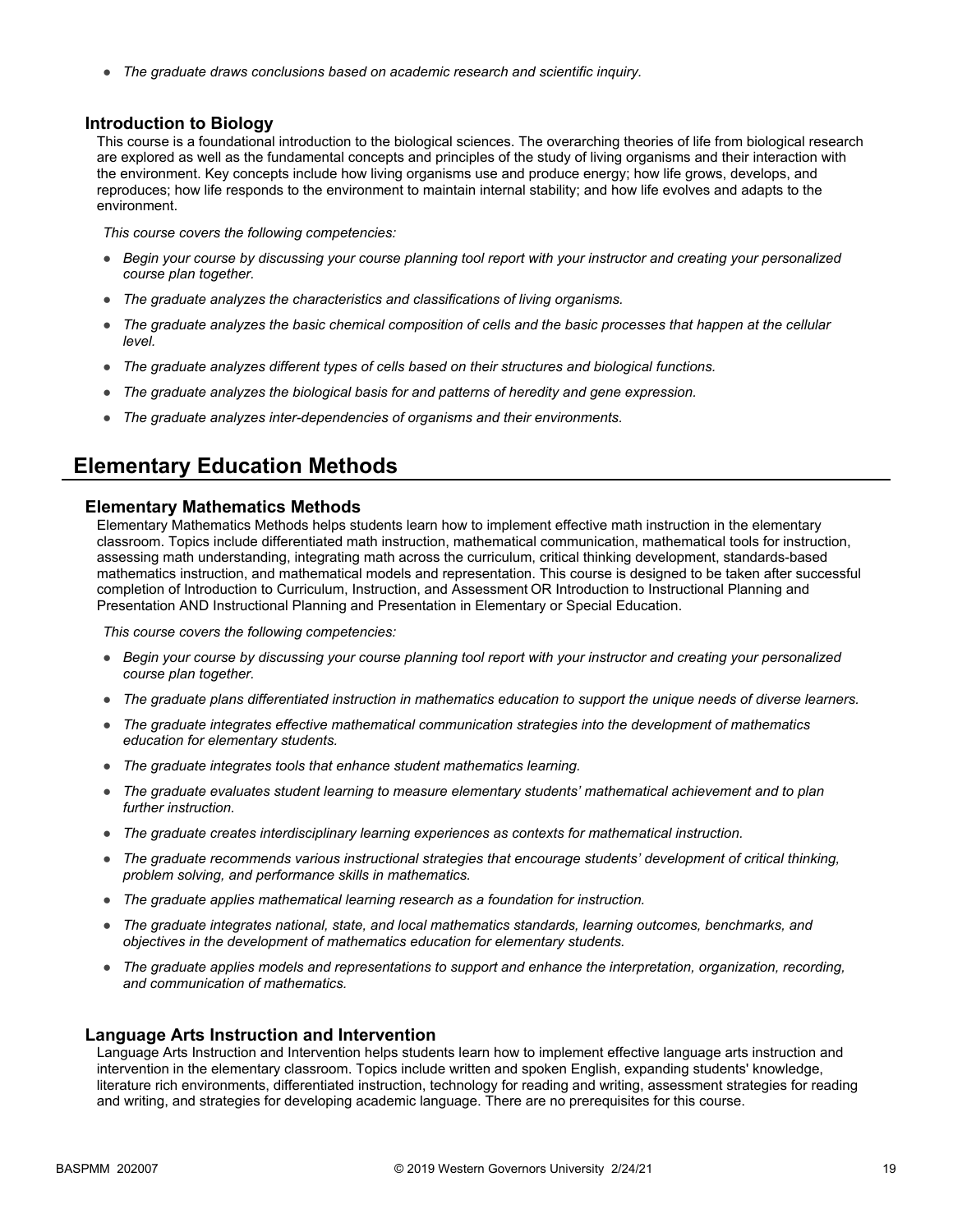*This course covers the following competencies:*

- *Begin your course by discussing your course planning tool report with your instructor and creating your personalized course plan together.*
- *The graduate designs instruction that facilitates the learning of formal English so elementary students can express their ideas clearly and persuasively to a variety of audiences both orally and in writing.*
- *The graduate uses various texts and instructional strategies to facilitate the development of word recognition, comprehension, strategic knowledge, and reading-writing connections to expand elementary students' knowledge of the world.*
- *The graduate designs instruction that supports the development of awareness, understanding, respect, and the valuing of differences in society.*
- *The graduate uses appropriate technology tools that motivate students to read, write, interact, and collaborate with others.*
- *The graduate uses multiple assessment strategies that support the development of reading and writing.*
- *The graduate recommends instructional strategies that support the development of academic language, discourse, reading, and writing across the curriculum.*

## **Elementary Reading Methods and Interventions**

Elementary Reading Methods and Interventions provides candidates with an in-depth look at best practices for developing reading and writing skills. Course content examines the stages of literacy development, balanced literacy approaches, differentiation, technology integration, literacy assessment, and the comprehensive response to intervention (RTI) model used to identify and address the needs of learners who struggle with reading comprehension. This course is designed to be taken after successful completion of Introduction to Curriculum, Instruction, and Assessment OR Introduction to Instructional Planning and Presentation AND Instructional Planning and Presentation in Elementary or Special Education.

*This course covers the following competencies:*

- *Begin your course by discussing your course planning tool report with your instructor and creating your personalized course plan together.*
- *The graduate analyzes major theories and research that support the development of literacy.*
- *The graduate integrates various instructional approaches, materials, and curriculum into the development of learning experiences that support a comprehensive, balanced approach to reading and writing.*
- *The graduate uses multiple assessment strategies that support the development of literacy.*
- *The graduate integrates effective, engaging instructional approaches, methods, and curriculum in to the development of environments that support literacy.*
- *The graduate integrates best practices and instructional strategies in reading and literacy that support the unique needs of diverse learners into the development of reading and language arts education.*
- *The graduate recommends effective evidence-based teaching practices in the planning of meaningful, engaging, and developmentally-appropriate literacy lessons.*
- *The graduate selects developmentally appropriate technology tools that support literacy development and learning.*

#### **Children's Literature**

Children's Literature is an introduction to and exploration of children's literature. Students will consider and analyze children's literature as a lens through which to view the world. Students will experience multiple genres, historical perspectives, cultural representations, and current applications in the field of children's literature. This course is designed to be taken after successful completion of Introduction to Curriculum, Instruction, and Assessment OR Introduction to Instructional Planning and Presentation AND Instructional Planning and Presentation in Elementary or Special Education.

- *Begin your course by discussing your course planning tool report with your instructor and creating your personalized course plan together.*
- *The graduate determines how literary and visual elements are used to convey common themes found in children's literature.*
- *The graduate analyzes various genres of children's literature to understand the characteristics of each genre.*
- *The graduate develops learning experiences that integrate diverse representations from children's literature to help*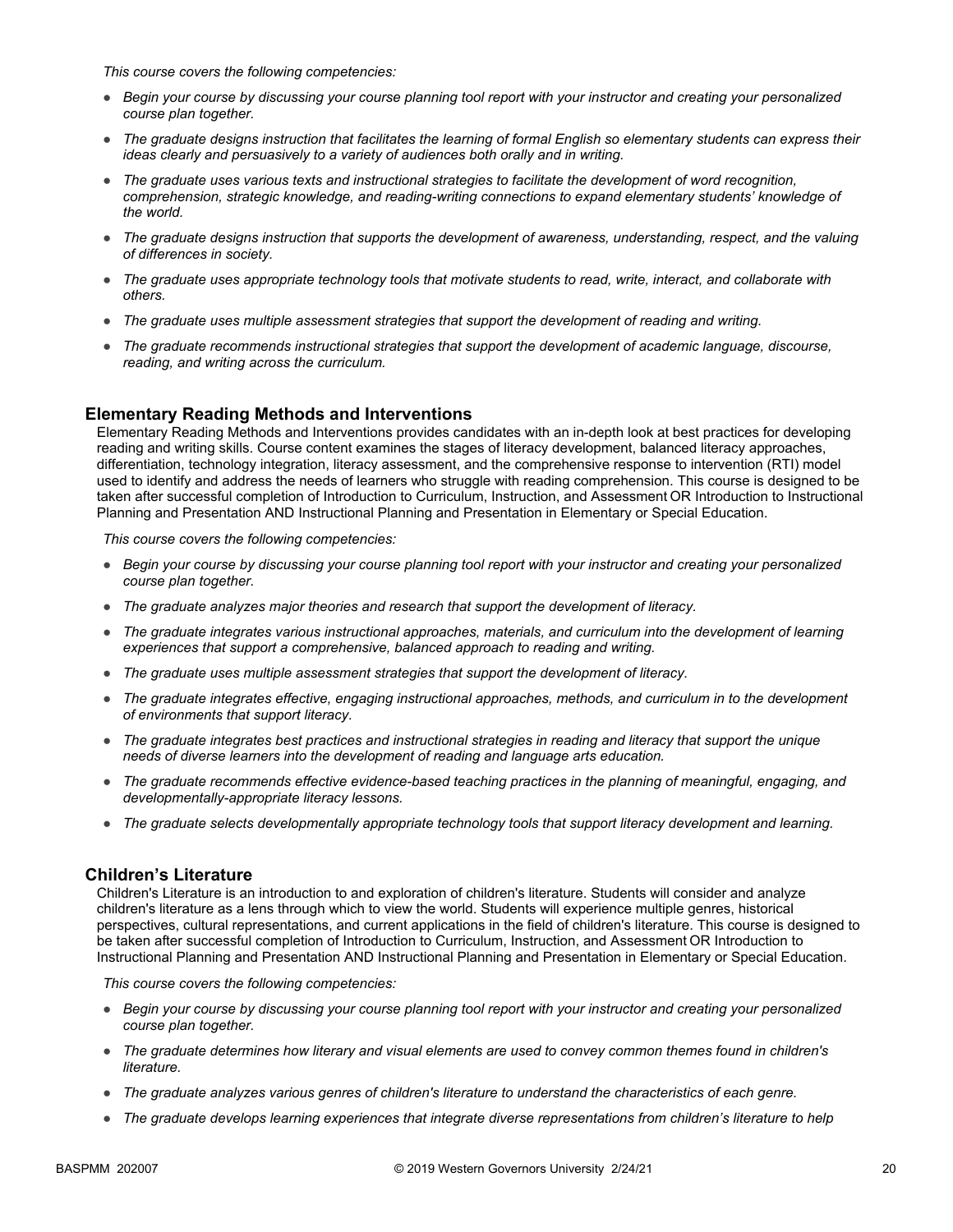*students gain a perspective for understanding the world.*

- *The graduate recommends appropriate texts in children's literature that align with instructional goals to meet the individual learning needs of students.*
- *The graduate creates cross-curricular learning experiences that support, motivate, and engage students when interacting with children's literature.*

# **Pedagogy**

#### **Secondary Reading Instruction and Interventions**

Secondary Reading Instruction and Interventions explores the comprehensive, student-centered response to intervention (RTI) model used to identify and address the needs of learners in middle school and high school who struggle with reading comprehension and/or information retention. Course content provides educators with effective strategies designed to scaffold instruction and help learners develop increased skill in the following areas: reading, vocabulary, text structures and genres, and logical reasoning related to the academic disciplines. This course is designed to be taken after successful completion of the Introduction to Curriculum, Instruction, and Assessment course OR Introduction to Instructional Planning and Presentation AND Instructional Planning and Presentation in Special Education.

*This course covers the following competencies:*

- *Begin your course by discussing your course planning tool report with your instructor and creating your personalized course plan together.*
- *The graduate explains how the Response to Intervention (RTI) approach identifies, monitors, and differentiates instruction to ensure that struggling readers obtain the appropriate support and interventions to improve academic progress.*
- *The graduate develops effective vocabulary instruction to enhance students' reading comprehension in the content areas.*
- *The graduate integrates knowledge of effective comprehension strategies to help students monitor and improve their own comprehension when reading.*
- *The graduate integrates reading strategies that scaffold instruction for students when reading increasingly complex texts.*
- *The graduate integrates reading assessments to make informed instructional and placement decisions.*

## **Effective Teaching Practices**

#### **Disciplinary Literacy**

Disciplinary Literacy examines teaching strategies designed to help candidates to develop the literacy skills necessary to read, write, and think critically while engaging content in different academic disciplines. Course content highlights strategies to help candidates distinguish between the unique characteristics of informational texts while improving comprehension and writing proficiency across the curriculum. Strategies to encourage inquiry and cultivate skills in critical thinking, collaboration, and creativity also are addressed. This course is designed to be taken after successful completion of the Introduction to Curriculum, Instruction, and Assessment course OR Introduction to Instructional Planning and Presentation AND Instructional Planning and Presentation in Special Education.

- *Begin your course by discussing your course planning tool report with your instructor and creating your personalized course plan together.*
- *The graduate distinguishes between the basic strategies used to facilitate comprehension in the content areas and the specialized reading practices needed to comprehend text in a specific discipline.*
- *The graduate integrates discipline-specific literacy instruction to help students make meaning from the text structures, vocabulary, and language features found in a variety of discipline-specific texts.*
- *The graduate plans authentic writing activities to promote understanding of discipline-specific content.*
- *The graduate integrates instructional strategies and materials in disciplinary literacy practices to enhance student understanding within specific disciplines.*
- *The graduate creates authentic learning tasks that provide students with opportunities to demonstrate digital literacy and discipline-specific understandings.*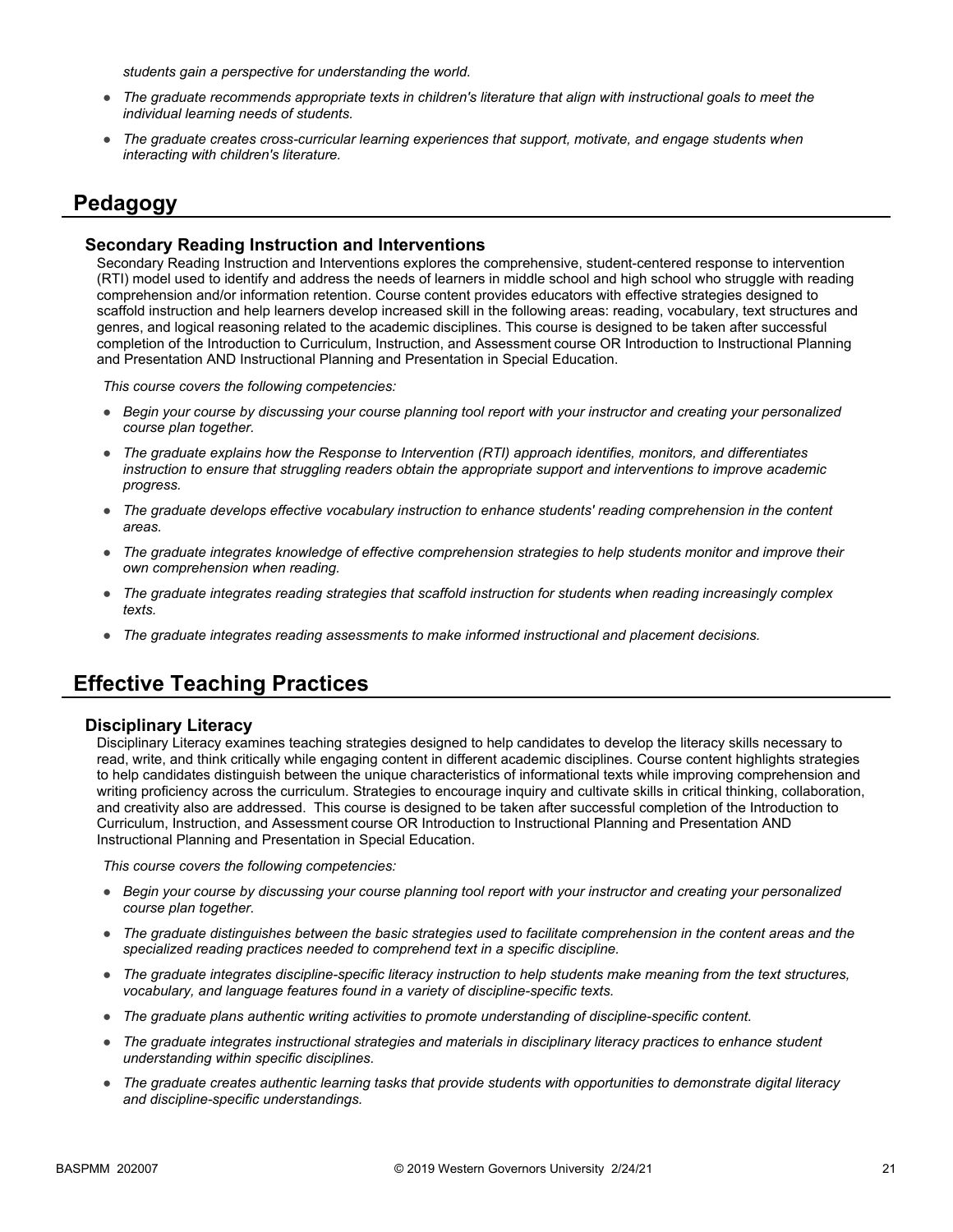● *The graduate plans differentiated lessons and units to help students develop language and literacy skills within the disciplines.* 

# **Pre-Clinical Experiences**

#### **Preclinical Experiences in Special Education**

Pre-Clinical Experiences in Special Education provides candidates the opportunity to observe and participate in a wide range of in-classroom teaching experiences in order to develop the skills and confidence necessary to be an effective teacher. Candidates will reflect on and document the 75 hours of in-classroom observation and experience in their performance assessments. Prior to entering the classroom for the observations, candidates will be required to include a cleared background check, passing scores on the state or WGU required basic skills exam and a completed resume.

*This course covers the following competencies:*

- *The graduate develops a classroom management plan that integrates best practices for engagement and motivation.*
- The graduate evaluates the theoretical and practical implications of various content knowledge applications, tools of *inquiry, instructional strategies, models and trends in the context of classrooms and schools.*
- *The graduate collaborates with a mentor teacher in the planning and delivery of instruction in a classroom setting.*
- *The graduate evaluates the theoretical and practical implications of various strategies that are intended to support the use of academic language, metacognition, and communication in classroom contexts.*
- *The graduate evaluates the theoretical and practical applications of various assessment practices as they relate to student learning and instructional design.*
- *The graduate evaluates various applications of technological integration in support of learning for all students.*
- The graduate evaluates the theoretical, legal, ethical, and practical applications of teaching students with exceptional *learning needs.*
- *The graduate evaluates educational observations and experiences connected to professional practices to support the development of appropriate teaching dispositions and a personal teaching philosophy.*

## **Demonstration Teaching**

#### **Supervised Demonstration Teaching in Special Education, Obs 1 and 2**

Supervised Demonstration Teaching in Special Education, Obs 1 and 2 involves a series of classroom performance observations by the host teacher and clinical supervisor that develop comprehensive performance data about the teacher candidate's skills.

*This course covers the following competencies:*

- *The graduate provides developmentally appropriate instruction that supports the cognitive, linguistic, social, emotional, and physical needs of all students.*
- *The graduate establishes a safe and productive learning environment that supports individual learning, collaborations, and positive social interaction.*
- *The graduate integrates effective strategies to manage the resources, students, procedures, and routines of the classroom.*
- *The graduate designs instruction that effectively integrates understanding of subject matter, curriculum goals, crossdisciplinary skills, pedagogy, and students.*
- *The graduate integrates multiple methods of assessment that engage students in their own growth, document student progress, and inform ongoing planning and instruction.*
- *The graduate integrates a variety of instructional strategies that engage students in the learning process and*  encourage deep understanding of content and development of the skills needed to apply knowledge in meaningful *ways.*
- *The graduate integrates effective strategies to manage the delivery of lesson content.*
- *The graduate integrates appropriate central concepts, tools of inquiry, and structures of the discipline to make content accessible and meaningful for all students and to assure mastery.*

## **Supervised Demonstration Teaching in Special Education, Obs 3 and Midterm**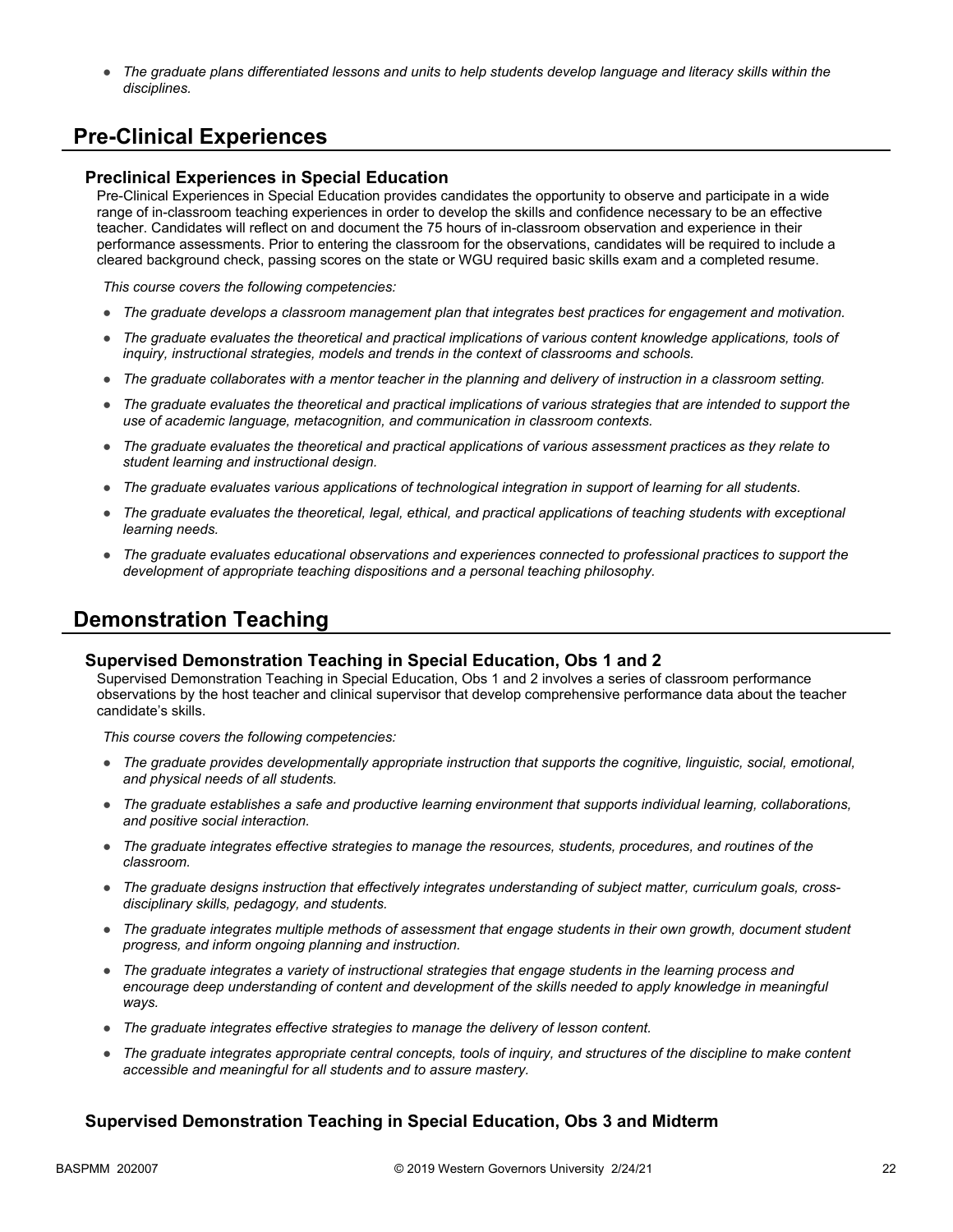Supervised Demonstration Teaching in Special Education, Obs 3 and Midterm involves a series of classroom performance observations by the host teacher and clinical supervisor that develop comprehensive performance data about the teacher candidate's skills.

*This course covers the following competencies:*

- *The graduate provides developmentally appropriate instruction that supports the cognitive, linguistic, social, emotional, and physical needs of all students.*
- *The graduate establishes a safe and productive learning environment that supports individual learning, collaborations, and positive social interaction.*
- *The graduate integrates effective strategies to manage the resources, students, procedures, and routines of the classroom.*
- *The graduate designs instruction that effectively integrates understanding of subject matter, curriculum goals, crossdisciplinary skills, pedagogy, and students.*
- *The graduate integrates multiple methods of assessment that engage students in their own growth, document student progress, and inform ongoing planning and instruction.*
- *The graduate integrates a variety of instructional strategies that engage students in the learning process and*  encourage deep understanding of content and development of the skills needed to apply knowledge in meaningful *ways.*
- *The graduate integrates effective strategies to manage the delivery of lesson content.*
- *The graduate integrates appropriate central concepts, tools of inquiry, and structures of the discipline to make content accessible and meaningful for all students and to assure mastery.*

## **Supervised Demonstration Teaching in Special Education, Obs 4 and 5**

Supervised Demonstration Teaching in Special Education, Obs 4 and 5 involves a series of classroom performance observations by the host teacher and clinical supervisor that develop comprehensive performance data about the teacher candidate's skills.

*This course covers the following competencies:*

- *The graduate provides developmentally appropriate instruction that supports the cognitive, linguistic, social, emotional, and physical needs of all students.*
- *The graduate establishes a safe and productive learning environment that supports individual learning, collaborations, and positive social interaction.*
- *The graduate integrates effective strategies to manage the resources, students, procedures, and routines of the classroom.*
- *The graduate designs instruction that effectively integrates understanding of subject matter, curriculum goals, crossdisciplinary skills, pedagogy, and students.*
- *The graduate integrates multiple methods of assessment that engage students in their own growth, document student progress, and inform ongoing planning and instruction.*
- *The graduate integrates a variety of instructional strategies that engage students in the learning process and encourage deep understanding of content and development of the skills needed to apply knowledge in meaningful ways.*
- *The graduate integrates effective strategies to manage the delivery of lesson content.*
- *The graduate integrates appropriate central concepts, tools of inquiry, and structures of the discipline to make content accessible and meaningful for all students and to assure mastery.*

#### **Supervised Demonstration Teaching in Special Education, Obs 6 and Final**

Supervised Demonstration Teaching in Special Education, Obs 6 and Final involves a series of classroom performance observations by the host teacher and clinical supervisor that develop comprehensive performance data about the teacher candidate's skills.

- *The graduate provides developmentally appropriate instruction that supports the cognitive, linguistic, social, emotional, and physical needs of all students.*
- *The graduate establishes a safe and productive learning environment that supports individual learning, collaborations,*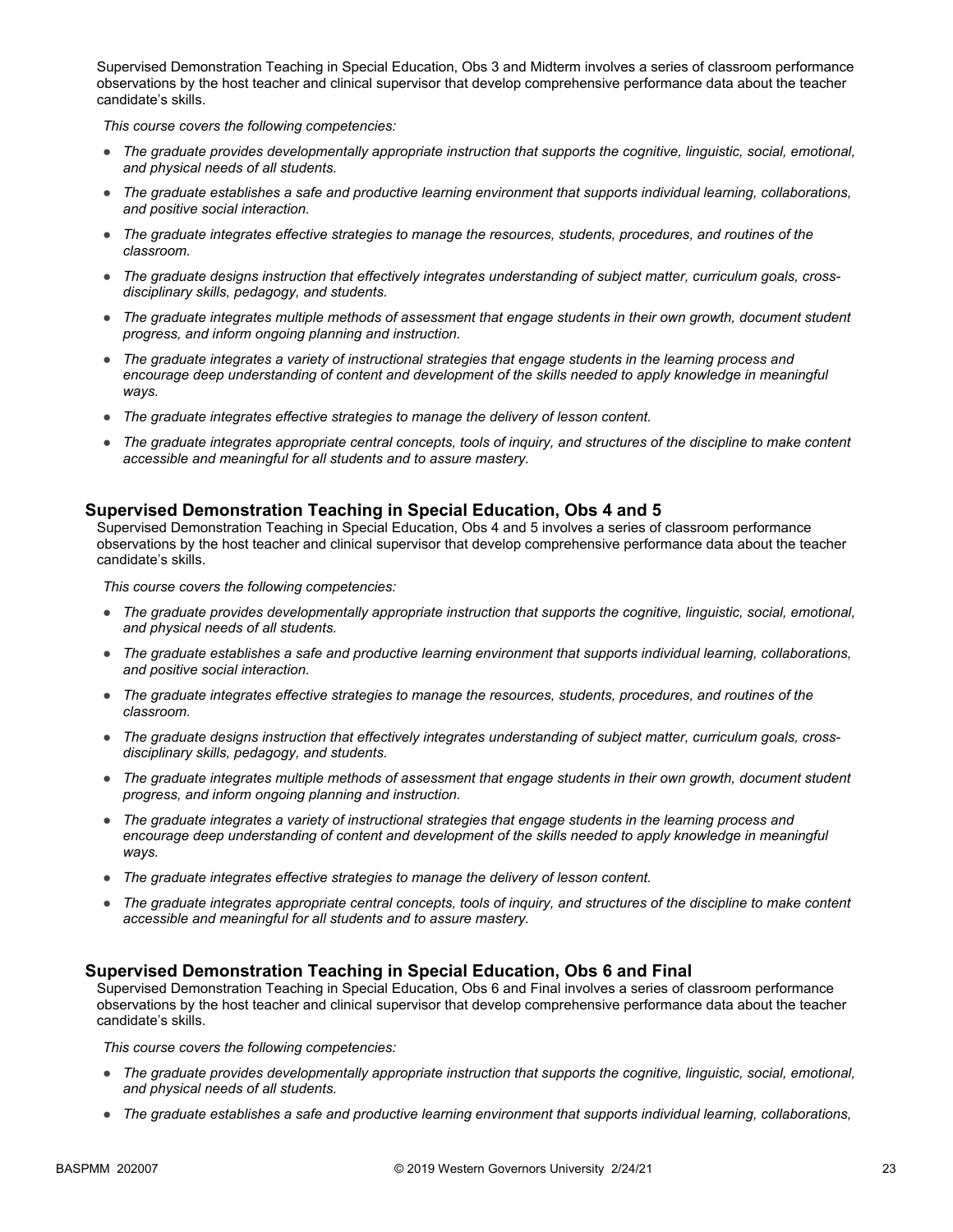*and positive social interaction.*

- *The graduate integrates effective strategies to manage the resources, students, procedures, and routines of the classroom.*
- *The graduate designs instruction that effectively integrates understanding of subject matter, curriculum goals, crossdisciplinary skills, pedagogy, and students.*
- *The graduate integrates multiple methods of assessment that engage students in their own growth, document student progress, and inform ongoing planning and instruction.*
- *The graduate integrates a variety of instructional strategies that engage students in the learning process and*  encourage deep understanding of content and development of the skills needed to apply knowledge in meaningful *ways.*
- *The graduate integrates effective strategies to manage the delivery of lesson content.*
- *The graduate integrates appropriate central concepts, tools of inquiry, and structures of the discipline to make content accessible and meaningful for all students and to assure mastery.*

## **Teacher Performance Assessment in Special Education**

Teacher Performance Assessment in Special Education is a culmination of the wide variety of skills learned during your time in the Teachers College at WGU. In order to be a competent and independent classroom teacher, you will showcase a collection of your content, planning, instructional, and reflective skills in this professional assessment.

*This course covers the following competencies:*

- *The graduate evaluates the teaching context to accommodate student differences to plan for instruction and assessment.*
- *The graduate plans learning environments that support individual learning, collaboration, and positive social interaction.*
- *The graduate plans comprehensive learning segments of instruction and assessment that align with standards and the needs of students.*
- *The graduate applies instructional strategies that promote learning, engage students, and provide differentiated instruction.*
- *The graduate integrates strategies to develop academic language that facilitates effective student participation and engagement in learning.*
- *The graduate utilizes assessment data to profile student learning, communicate information about student progress and achievement, and guide and modify instruction.*
- *The graduate evaluates teaching experiences including the planning and implementing of curriculum and instruction through ongoing reflection.*

#### **Professional Portfolio**

Professional Portfolio requires candidates to create an online teaching portfolio that demonstrates professional beliefs, growth, and effective teaching practices from the Demonstration Teaching experience. The portfolio includes reflective essays (educational beliefs, professional growth, and collaboration with stakeholders) and professional artifacts (resume and artifacts with commentary on academic language, systems of student support, education technology, and professional communication with families) developed and acquired during Demonstration Teaching.

- *The graduate recommends improvements for instruction and professional practice through personal reflection.*
- *The graduate integrates technology into classroom learning experiences to enhance student learning and monitor academic progress.*
- *The graduate demonstrates ethical responsibilities and appropriate teaching dispositions, including those outlined in the Western Governors University Teachers College Code of Ethics.*
- *The graduate recommends strategies that support the development of academic language for all students.*
- *The graduate integrates a variety of strategies and resources to differentiate instruction and meet the needs of diverse learners.*
- *The graduate develops appropriate plans for professional growth in subject matter knowledge and pedagogical skills, including habits and skills of continual inquiry and learning.*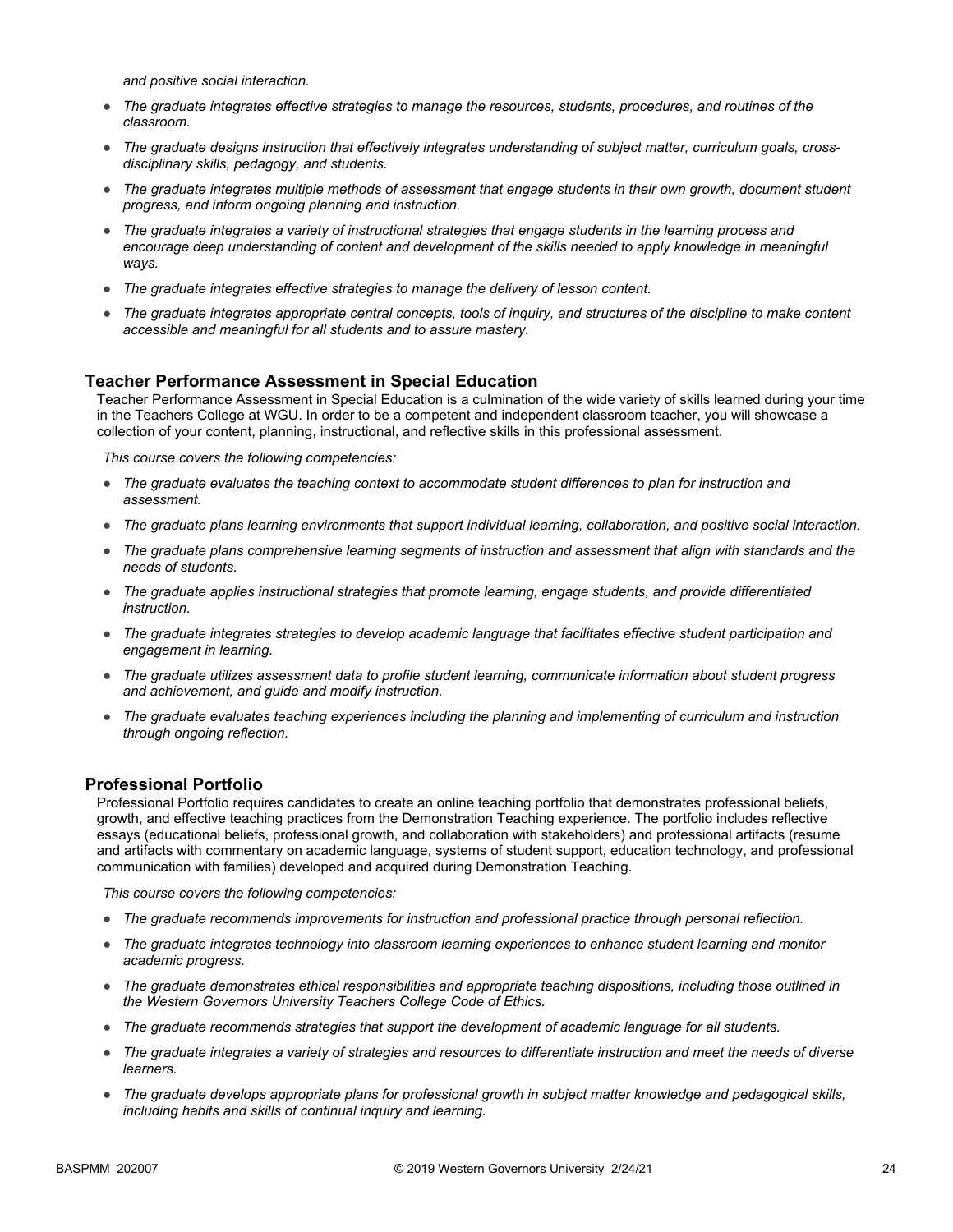## **Cohort Seminar in Special Education**

Cohort Seminar in Special Education provides mentoring and supports teacher candidates during their demonstration teaching period by providing weekly collaboration and instruction related to the demonstration teaching experience. It facilitates their demonstration of competence in becoming reflective practitioners, adhering to ethical standards, practicing inclusion in a diverse classroom, exploring community resources, building collegial and collaborative relationships with teachers, and considering leadership and supervisory skills.

- *The graduate demonstrates the ability to positively impact student learning through work samples, student artifacts, assessment results, and reflection.*
- *The graduate recommends improvements for instruction and professional practice through personal reflection.*
- *The graduate demonstrates ethical responsibilities and appropriate teaching dispositions, including those outlined in the Western Governors University Teachers College Code of Ethics.*
- *The graduate recommends strategies for effectively collaborating with colleagues, parents, and community professionals to support student development, learning, and well being.*
- *The graduate selects community resources that support students' non-instructional needs in and out of the classroom.*
- *The graduate recommends strategies that support the development of academic language for all students.*
- *The graduate integrates a variety of strategies and resources to differentiate instruction and meet the needs of diverse learners.*
- *The graduate recommends effective strategies to maintain high levels of student engagement.*
- *The graduate recommends best practices for classroom management, effective transitions, and pacing to maximize instructional time.*
- *The graduate develops appropriate plans for professional growth in subject matter knowledge and pedagogical skills, including habits and skills of continual inquiry and learning.*